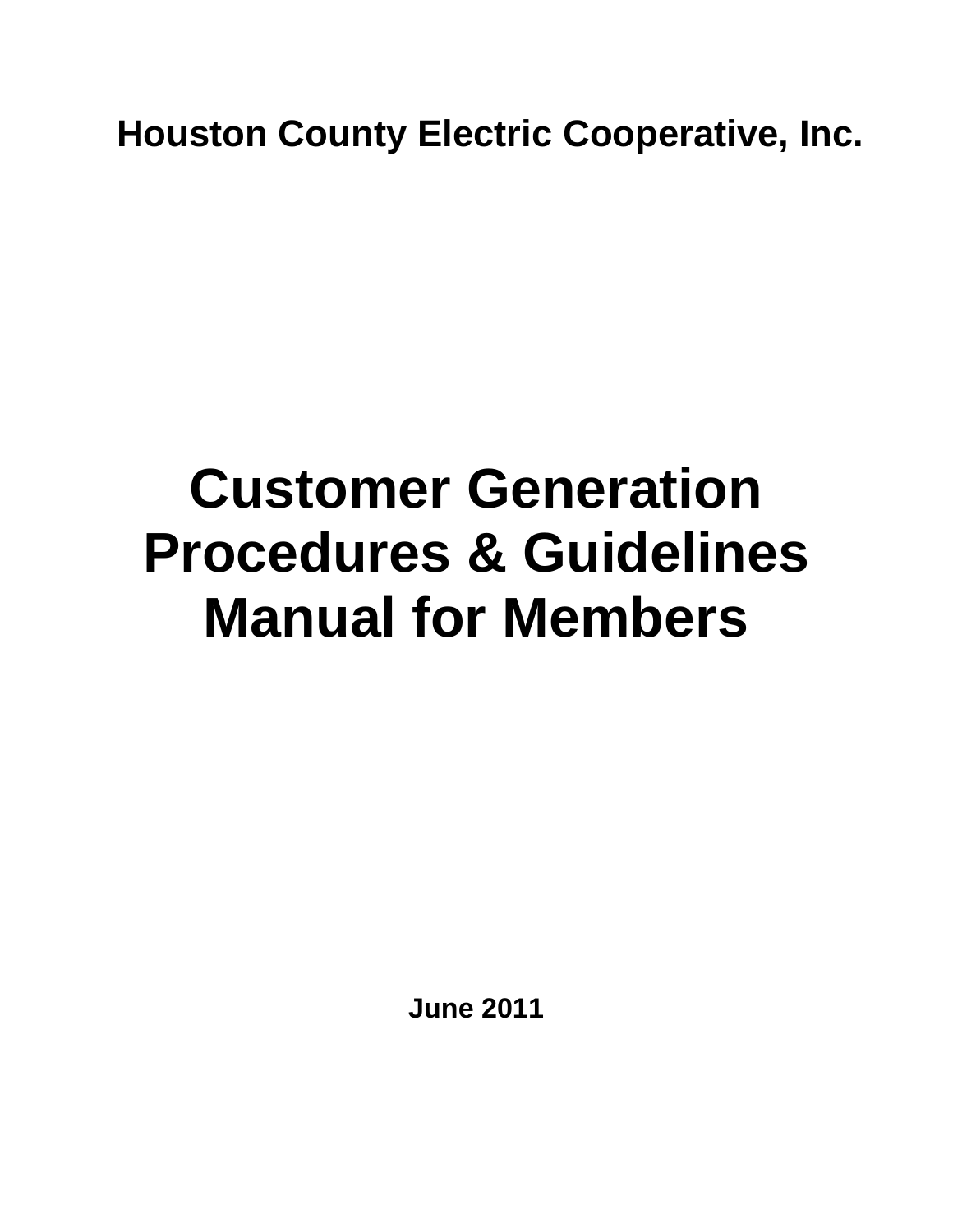## **TABLE OF CONTENTS**

| I. DETERMINE THE CATEGORY OF CUSTOMER GENERATION FACILITY  5<br>1)<br>2)<br>3)<br>4) |  |
|--------------------------------------------------------------------------------------|--|
|                                                                                      |  |
|                                                                                      |  |
| IV. SALES TO AND PURCHASES FROM A CUSTOMER GENERATION FACILITY 8                     |  |
| 2)<br>3)<br>4)<br>5)                                                                 |  |
| VI. REFUSAL TO INTERCONNECT SERVICE OR DISCONNECTION OF                              |  |
| 1)<br>2)<br>3)<br>4)<br>5)<br>6)                                                     |  |
| <b>OTHER INFORMATION</b>                                                             |  |
| COODEDATIVE ACREEMENT FOR INTERCONNECTION AND RADALLEL ORERATION                     |  |

| COOPERATIVE AGREEMENT FOR INTERCONNECTION AND PARALLEL OPERATION      |  |
|-----------------------------------------------------------------------|--|
| OF CUSTOMER GENERATION                                                |  |
| Renewable Customer Generation Facilities of 15 KW Or Less Contract 16 |  |
|                                                                       |  |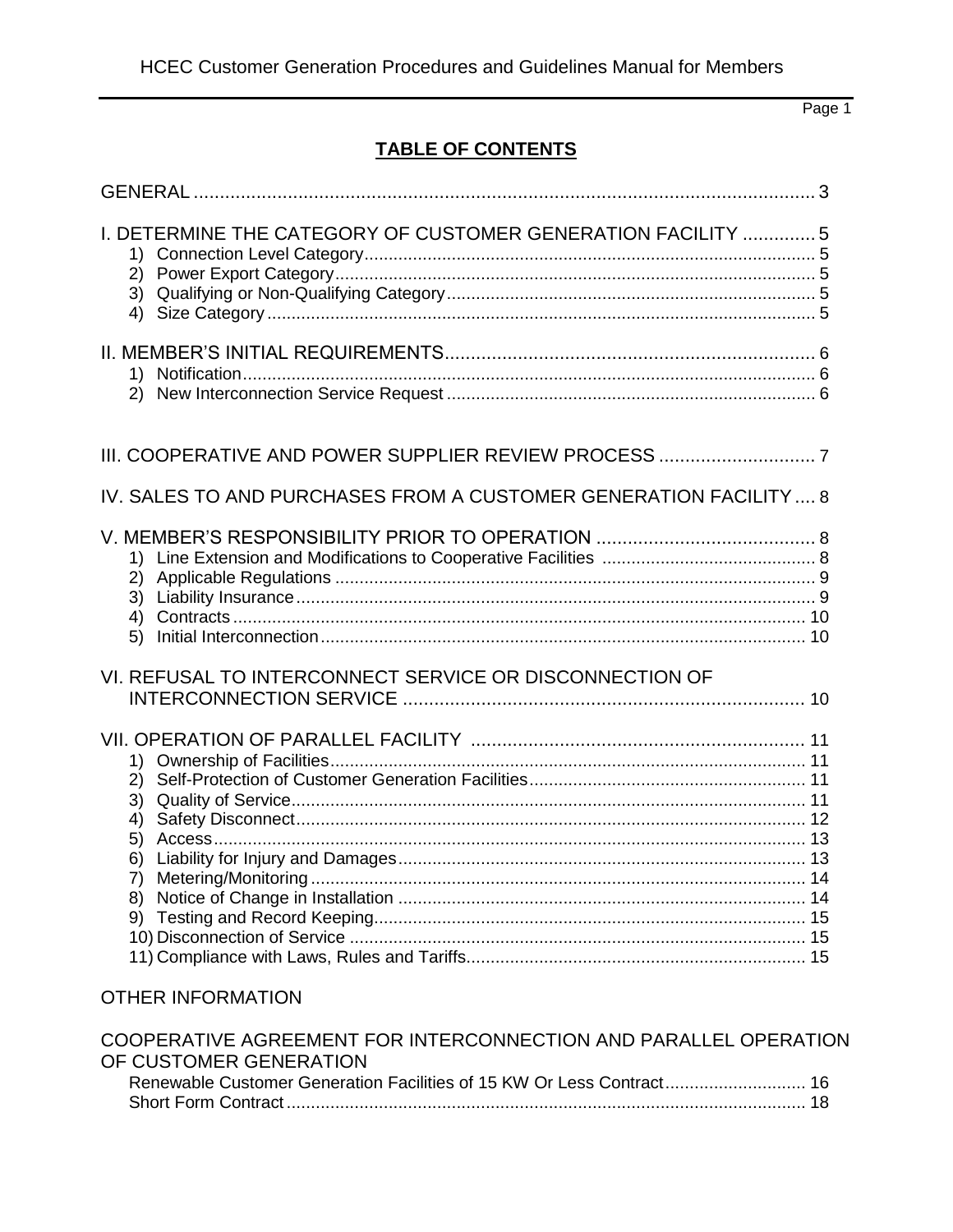| Page 2 |
|--------|
|        |
|        |

APPLICATION FOR OPERATION OF CUSTOMER-OWNED GENERATION ............. 31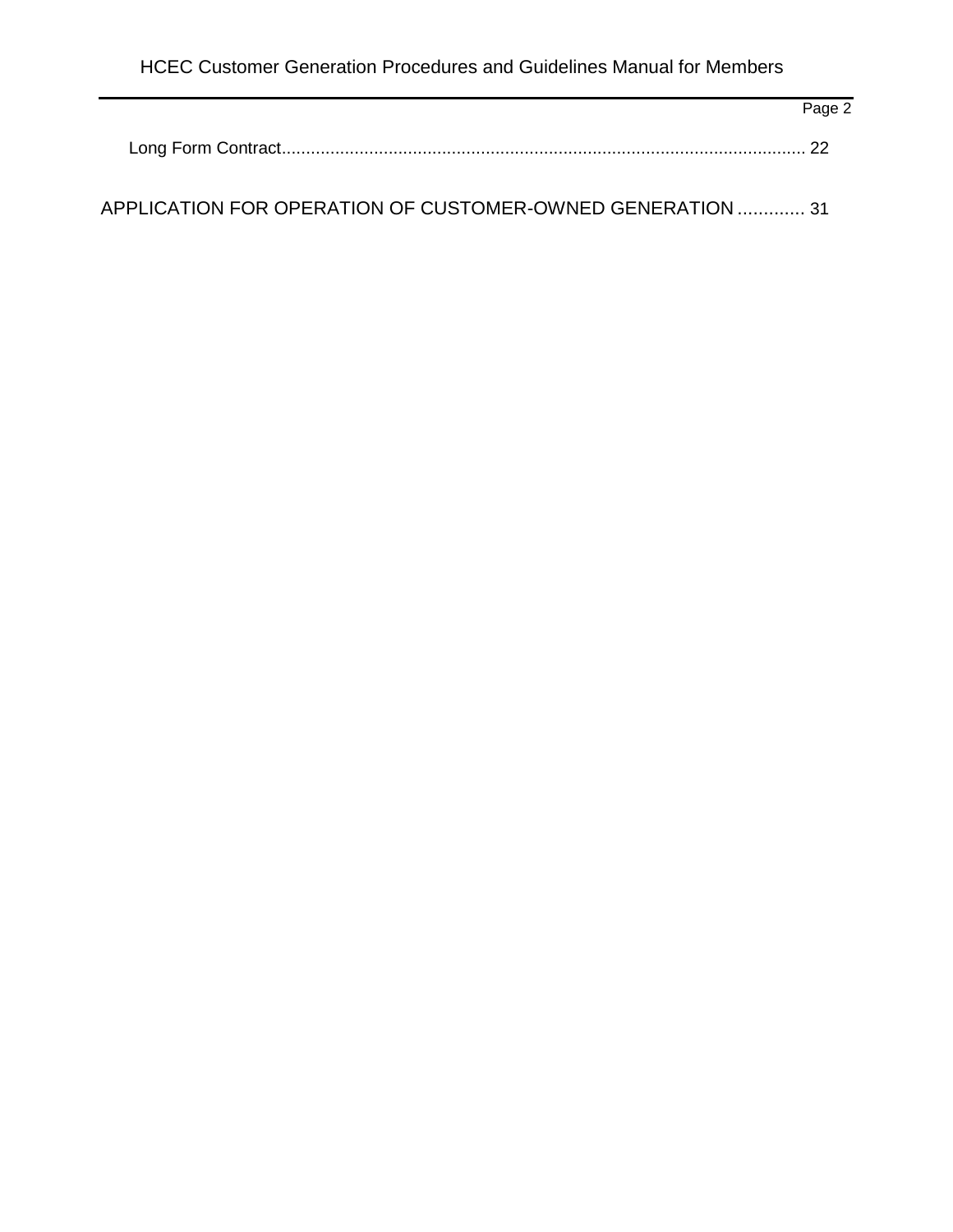## **To allow the members the flexibility of using Distributive Generation (DG), while allowing a safe working environment for the Cooperative employees.**

## **GENERAL**

In order to receive service from the Cooperative, a customer must join or become a "Member" of the Cooperative. Throughout this Manual, customers will be referred to as "Members." For more information about the cooperative membership application process, including any applicable membership fees or deposits, see the Cooperative to request new member information.

A Distributed Generation (DG) Facility as defined in the Cooperative's tariff means a Member owned or leased generation facility or energy storage technology operating at a distribution voltage or 35 kV or less, including any generation and associated equipment, wiring, protective devices, or switches owned or leased by the Member.

A Qualifying Facility (QF) is a generating installation which meets the requirements set forth in Federal Energy Regulatory Rules promulgated under Sections 201 and 210 of the Public Utility Regulatory Policies Act of 1978 (see Section I.(3) (a) of this Manual).

A Member's generation facility may be a DG, a QF, or both. Throughout this Manual, the term "Customer Generation" facility shall mean "Distributed Generation or Qualifying" facility and all provisions herein that utilize the term "Customer Generation" shall be interpreted as being applicable to both a DG facility and a QF.

It is the intent of the Cooperative to allow Members to install Customer Generation facilities, provided the Member's Customer Generation facility does not adversely affect the Cooperative or other Members of the Cooperative. The Member must conduct his/her own analysis to determine the economic benefit of Customer Generation operation.

A Customer Generation facility that is not connected to the Cooperative's system in any way is known as "stand-alone" or "isolated" Customer Generation. The Member may operate a Customer Generation facility in stand-alone or isolated fashion as long as such Customer Generation facility does not adversely affect the Cooperative's system. A Customer Generation facility connected in any way to the Cooperative's system shall be considered as in "parallel." For purposes of this Manual, a Customer Generation facility is considered operating in "parallel" anytime it is connected to the Cooperative's system in any way, even if the Member does not intend to export power. All provisions of this Manual shall apply to parallel operation of Customer Generation facilities as so defined.

This Manual is not a complete description or listing of all laws, ordinances, rules and regulations, nor is this Manual intended to be an installation or safety manual. The Member requesting to interconnect a Customer Generation facility to the Cooperative's system is responsible for and must follow, in addition to all provisions of this Manual, the Cooperative's *Rules and Regulations and Tariffs for Electric Service*, the Cooperative's *Line Extension Policy*, the *Policies and Procedures* of the Cooperative's power supplier where applicable, the *Policies and Procedures* of the Cooperative's transmission service provider where applicable, the current *IEEE 1547 Standard Guide for Distributed Generation Interconnection* (a copy is on file at the Cooperative for inspection along with information so the Member may obtain his/her own copy), other applicable IEEE standards, applicable ANSI standards, including ANSI C84.1 Range A and any other applicable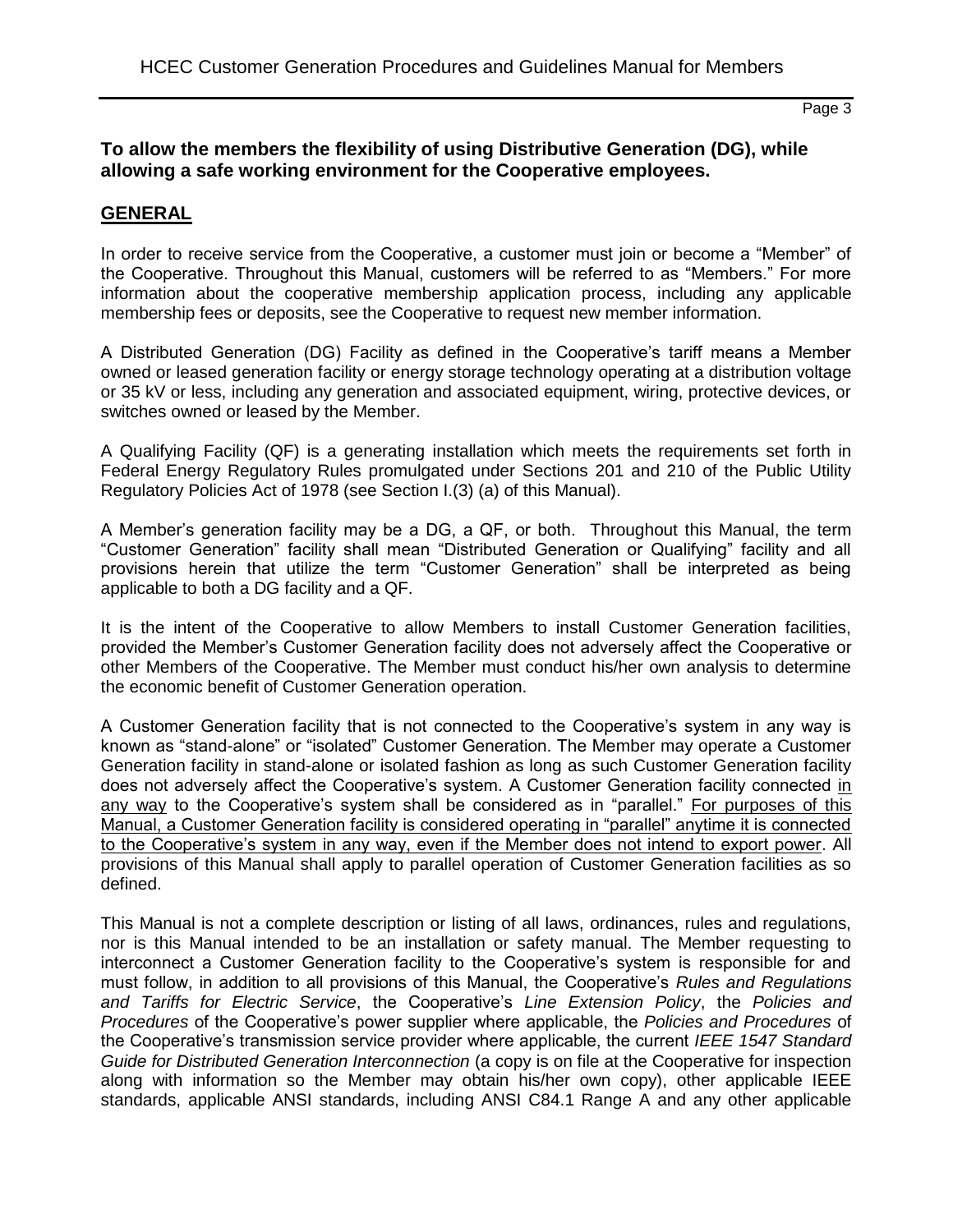governmental and regulatory laws, rules, ordinances or requirements. All legal, technical, financial, etc. requirements in the following sections of this Manual must be met prior to interconnection of the Customer Generation facility to the Cooperative's system.

A Member may serve all load behind the meter at the location serving the Customer Generation facility but will not be allowed to serve multiple meters, multiple consuming facilities or multiple Members with a single Customer Generation facility or under a single Customer Generation application.

Customer Generation facilities larger than 10MVA are not covered by this Manual and will be considered by the Cooperative on a case-by-case basis.

.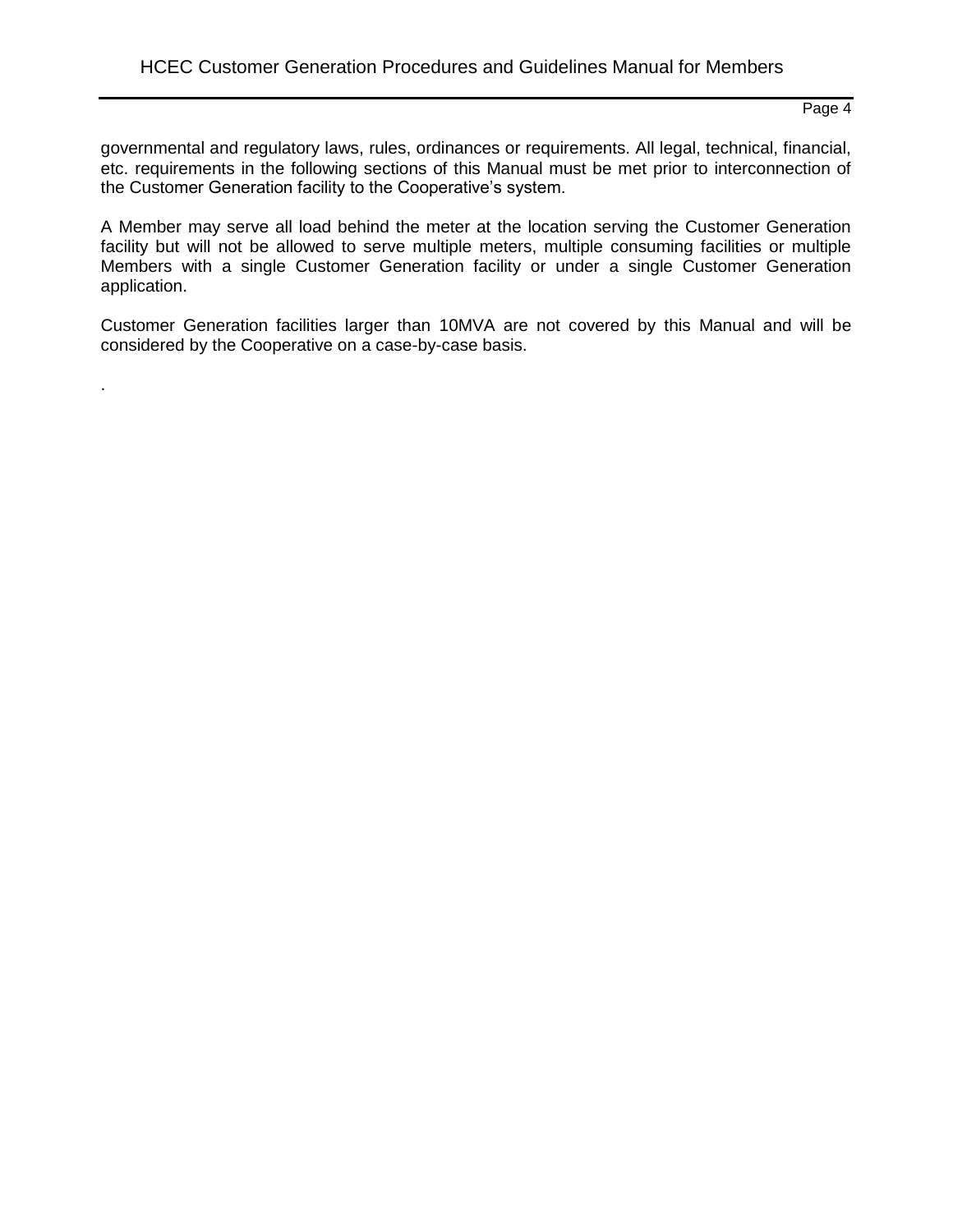## **I. DETERMINE THE CATEGORY OF CUSTOMER GENERATION FACILITY**

- 1) Connection Level Category
	- a) Connected to the Cooperative's system The Member requests and/or the Member's Customer Generation facility requires connection to the Cooperative's system. All provisions of this manual cover this category.
	- b) Connected to the Cooperative's power supplier's system The Member requests and/or the Member's Customer Generation facility requires connection to the Cooperative's power supplier's system. This manual does NOT cover this category. The Cooperative will provide contact information for the power supplier to the Member.
- 2) Power Export Category
	- a) Parallel no power export The Member operates a Customer Generation facility connected in any way to the Cooperative system but with no intention to export power.
	- b) Parallel power generated to be both consumed and exported The Member operates a Customer Generation facility connected in any way to the Cooperative's system designed primarily to serve the Member's own load but with the intention to export excess power.
	- c) Parallel power generated to be exported only The Member operates a Customer Generation facility connected in any way to the Cooperative's system designed primarily with the intention to export power.

#### 3) Qualifying or Non-Qualifying Category

- a) Qualifying Facilities (QF) are defined in Federal Energy Regulatory Commission Rules promulgated under Sections 201 and 210 of the Public Utility Regulatory Policies Act of 1978. In general, a QF must either produce useful thermal energy and electricity through the sequential use of energy or have a renewable resource (e.g. biomass, waste, geothermal) as its primary energy source.
- b) Generation facilities that are not QFs under the provisions of PURPA will be considered a Non-Qualifying Facility ("NQF") by Cooperative.
- c) The Cooperative will purchase power from a Member with a generation facility that is a QF, subject to the provisions of this Manual and other applicable rules and regulations.
- d) The Cooperative may purchase power from a Member with a Customer Generation facility that is an NQF.

#### 4) Size Category

- a) Facilities having a design capacity of 15 kW and smaller Facilities ≤ 15 kW of connected generation will be placed in this size category unless the Member requests connection under the > 15 kW size category.
- b) Facilities having a design capacity above 15 kW and below 10 MVA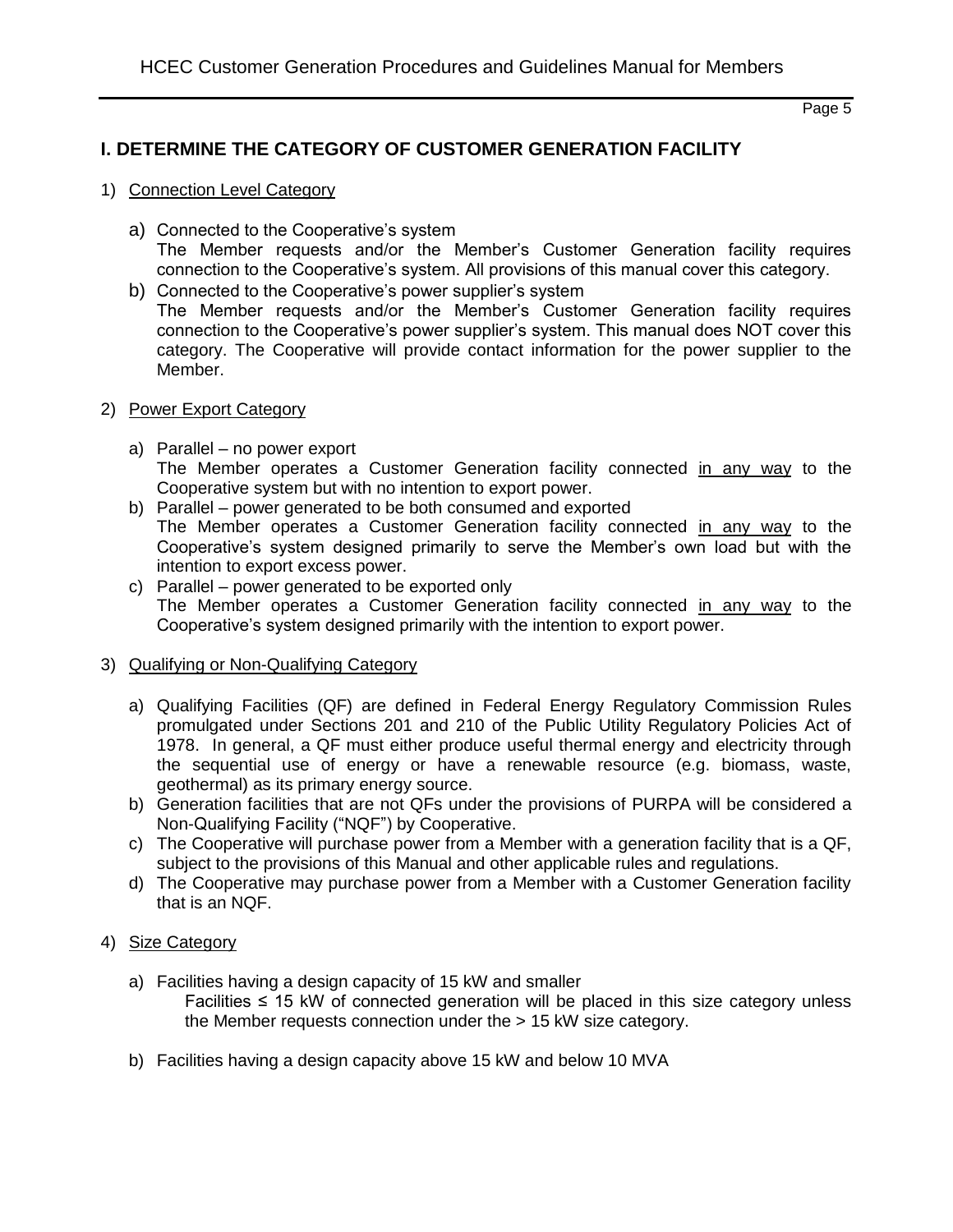Facilities > 15 kW and below 10 MVA of connected generation will be placed in this size category. Facilities  $\leq 15$  kW may be placed in this size category if so requested by the Member.

c) Facilities having a design capacity above 10 MVA of connected generation Not considered under this manual

## **II. MEMBER'S INITIAL REQUIREMENTS**

- 1) Notification
	- a) The Member must meet all the Cooperative's membership and service requirements in addition to the requirements in the Manual.
	- b) Anyone owning or operating a Customer Generation facility in parallel with the Cooperative's system must notify the Cooperative of the existence, location and category of the Customer Generation facility.
- 2) New Interconnection Service Request
	- a) To initiate a new interconnection service request, the Member must contact the Cooperative and complete the "Application for Operation of Customer-Owned Generation" included in this Manual and pay an application fee and the additional engineering fee as indicated below. In the case of Customer Generation facilities (i) to be operated in parallel with the Cooperative's system, (ii) with no intention to export power to the Cooperative and (iii) that are of standard design and intended entirely as emergency or back-up power supply for the facility, the Cooperative may, at its sole discretion, waive the application fee.
	- b) As a part of the application, the Member shall submit a plan detailing the electrical design, interconnection requirements, size, and operational plans for the Customer Generation facility (the "Customer Generation Plan"). Either at the time of submission or at any time during the review process, the Cooperative may require additional information or may require the Customer Generation Plan to be prepared by a Professional Engineer registered in the state of Texas.
	- c) Customer Generation facilities having a design capacity of 15 kW or less and of standard manufacture and design (as so determined by the Cooperative) may submit the Agreement Short Form (or if applicable, the Renewable Customer Generation Form). All other facilities must submit the Agreement Long Form.
	- d) A separate form must be submitted for each facility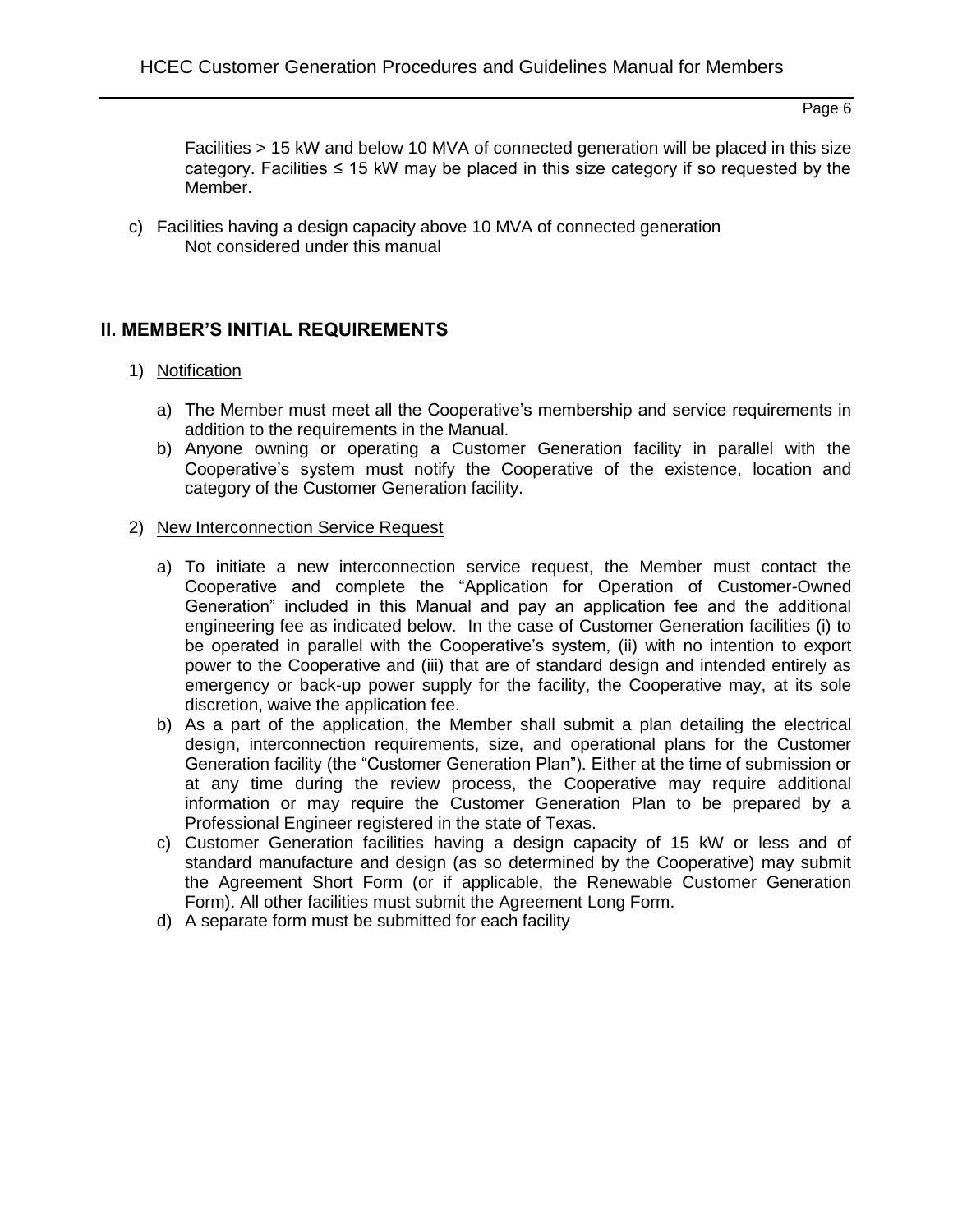e) Prior to review of the application and Customer Generation Plan by the Cooperative, the Member shall pay an application fee and an additional engineering fee pursuant to Section III.1). as indicated below. A separate application fee and additional engineering fee must be submitted for each Customer Generation facility.

| <b>Customer Generation</b><br>Size<br>(Design Capacity) | <b>Application Fee</b> | Additional<br><b>Engineering Fee</b> |
|---------------------------------------------------------|------------------------|--------------------------------------|
| $\leq$ 25 kW                                            | \$50                   | None                                 |
| 26 kW to 500 kW                                         | \$150                  | As Required                          |
| 501 kW to 3 MW                                          | \$250                  | As Required                          |
| Over 3 MW to 10<br>MVA                                  | \$500                  | As Required                          |
| $>10$ MVA                                               |                        | Not covered by this manual           |

## **III. COOPERATIVE AND POWER SUPPLIER REVIEW PROCESS**

- 1) Plan Review Process
	- a) The Cooperative and its power supplier, if requested by the Cooperative, will review the application and accompanying documents, plans, specifications, and other information provided and will return an interconnection analysis to the Member within 60 days of receipt of final plans and specifications.
	- b) Technical review will be consistent with guidelines established by the most recent *IEEE Standard 1547 Guide for Distributed Generation Interconnection.* The Member may be required by the Cooperative to provide proof that their Customer Generation Facilities have been tested and certified by applicable IEEE guidelines.
	- c) If corrections or changes to the plans, specifications and other information are to be made by the Member, the 60 day period may be reinitialized when such changes or corrections are provided to the Cooperative. In addition, any changes to the site or project requiring new analysis by the Cooperative may require additional cost and a new Customer Generation plan. The cost will be determined by the Cooperative and shall be paid by the Member.
	- d) The Member acknowledges and agrees that any review or acceptance of such plans, specifications and other information by the Cooperative and/or its power supplier shall not impose any liability on the Cooperative and/or its power supplier and does not guarantee the adequacy of the Member's equipment or Customer Generation facility to perform its intended function. The Cooperative and its power supplier disclaim any expertise or special knowledge relating to the design or performance of generating installations and does not warrant the efficiency, cost-effectiveness, safety, durability, or reliability of such Customer Generation installations.
	- e) In the event it is necessary at the time of initial interconnection or at some future time for the Cooperative and/or its power supplier to modify electric delivery systems in order to serve the Member's Customer Generation facilities and/or purchase or continue to purchase the output of the Member's Customer Generation facilities, or because the quality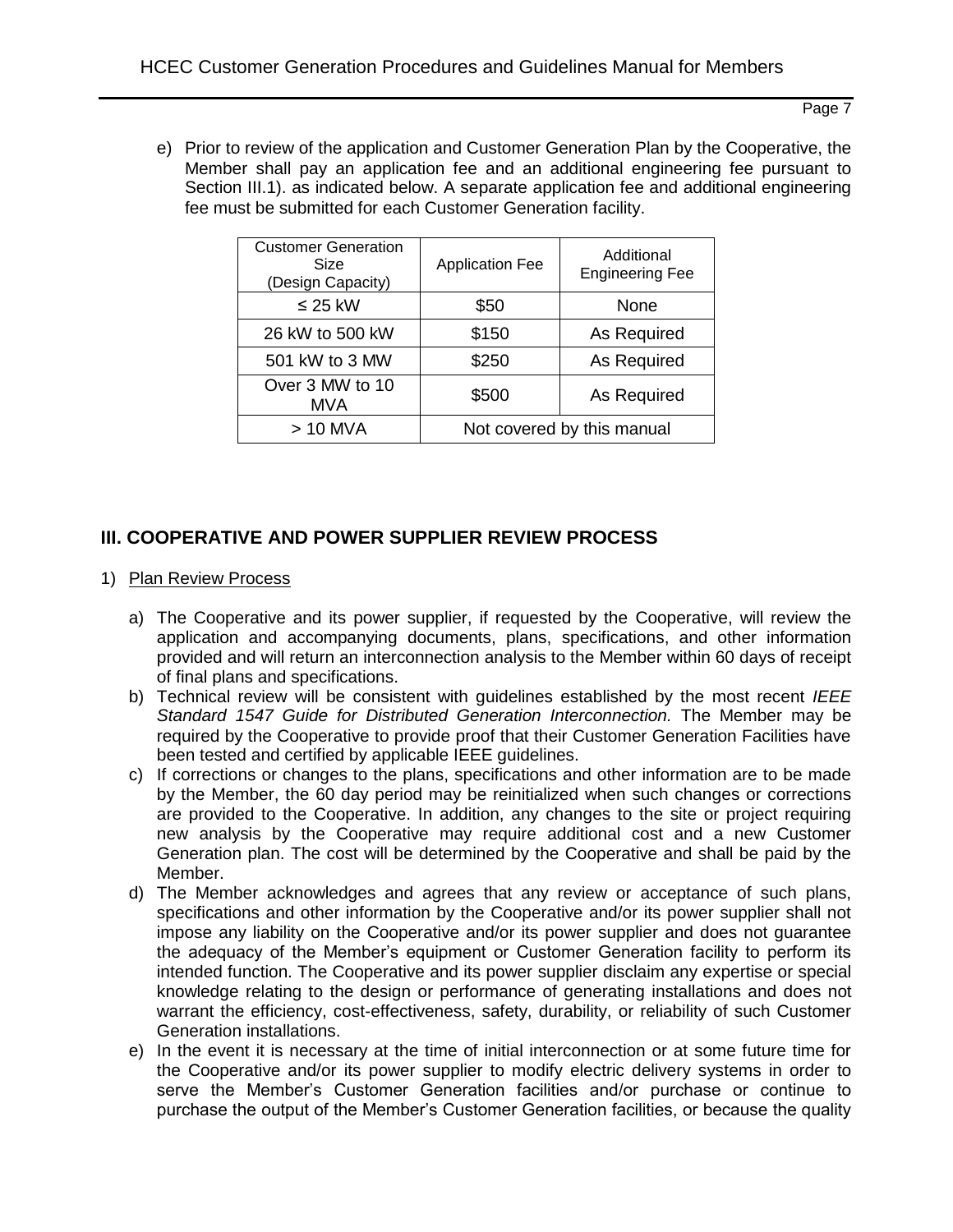of the power provided by the Member's Customer Generation adversely affects the Cooperative's and/or its power supplier's delivery system, the Member will: (1) be responsible to pay the Cooperative and/or its power supplier in advance for all costs of modifications required for the interconnection of the Member's Customer Generation facilities, or (2) modify the Customer Generation facilities as needed, or (3) disconnect from the Cooperative's system.

## **IV. SALES TO AND PURCHASES FROM A CUSTOMER GENERATION FACILITY**

- 1) All sales to and purchases from a Customer Generation facility shall be made according to the rates, terms and conditions set forth in the Cooperative's Generation Rider G.
- 2) The Cooperative shall not be required to make any purchases that will cause the Cooperative to no longer be in compliance with any applicable contracts or all-power contract requirements with its power supplier(s).

## **V. MEMBER'S RESPONSIBILITY PRIOR TO OPERATION**

- 1) Line Extension and Modifications to Cooperative Facilities
	- a) As a part of the interconnection analysis performed by the Cooperative, the Member will be provided with an estimate of any line extension or other cost to be incurred in providing electric delivery service to the Member's Customer Generation facility.
	- b) Notwithstanding the Cooperative's line extension policy, the Member shall pay in advance the full cost of the construction of any transmission, substation, distribution, transformation, metering, protective, or other facilities or equipment which, at the sole discretion of the Cooperative and/or its power supplier, is required to serve the Member's Customer Generation facility.
	- c) In the event it is necessary at the time of initial interconnection or at some future time for the Cooperative and/or its power supplier to modify electric delivery systems in order to serve the Member's Customer Generation facilities and/or purchase or continue to purchase the Member's output, or because the quality of the power provided by the Member's Customer Generation adversely affects the Cooperative and/or its power supplier's delivery system, the Member will: (1) reimburse the Cooperative and/or its power supplier for all costs of modifications required for the interconnection of the Member's Customer Generation facilities, or (2) modify the Customer Generation facility's disconnect device.
	- d) In the event the Cooperative at any time in the future changes primary voltage of facilities serving the Customer Generation facility such that metering equipment, transformers and/or any other Member-owned equipment must be changed to continue receiving service at the new primary voltage level, the full cost of the change will be borne by the Member.
	- e) The Cooperative reserves the right to require the Member to pay the full cost of the installation of a visible load break disconnect switch by and to the sole specification of the Cooperative. The switch will be readily accessible to Cooperative personnel and of a type that can be secured in an open position by a Cooperative lock.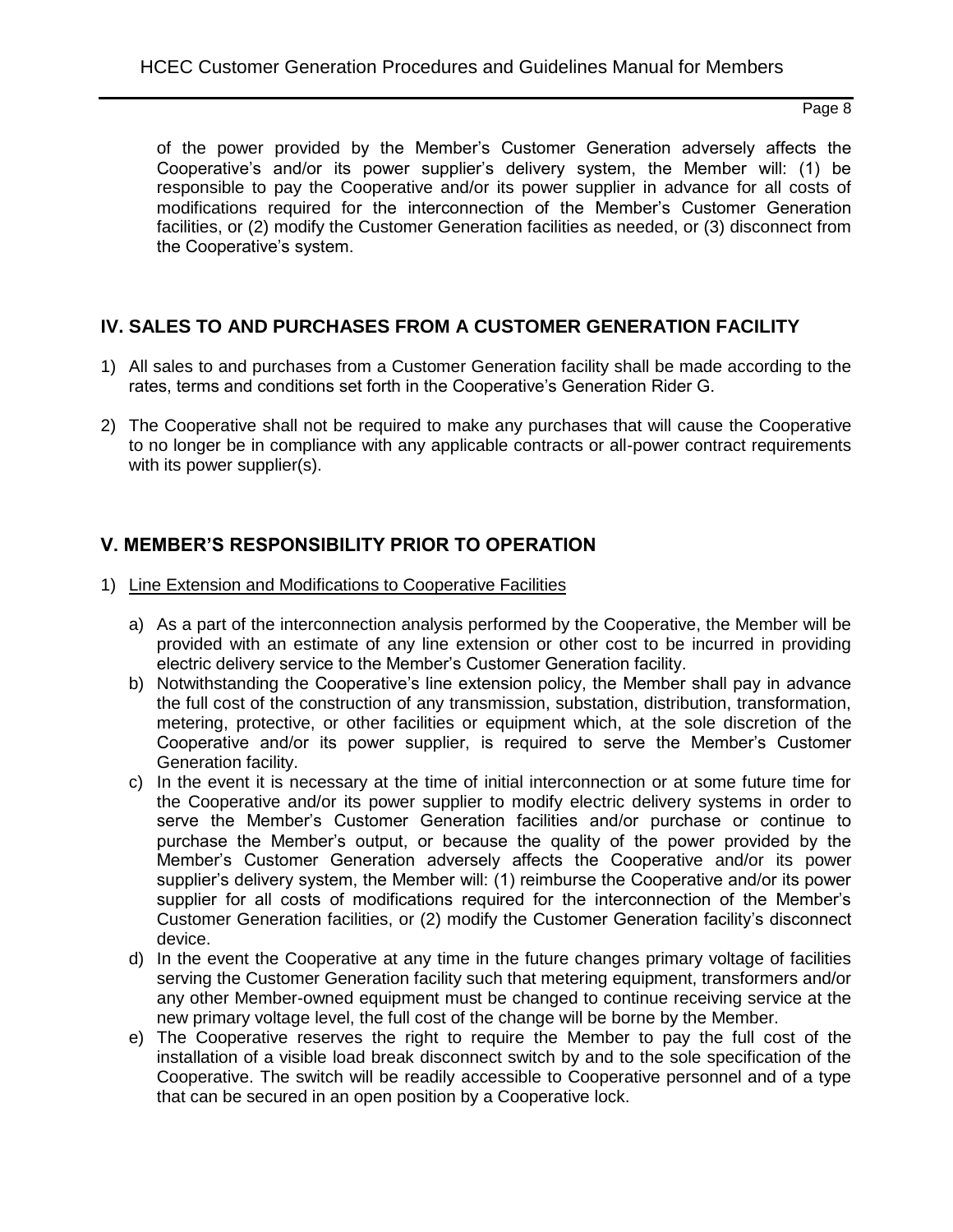#### 2) Applicable Regulations

The Customer Generation facility shall be installed and operated subject to and in accordance with the terms and conditions set forth in the Cooperative's rules, regulations, bylaws, rates and tariffs, as amended from time to time, and, if applicable, approved by the Cooperative's board of directors, which are incorporated herein by reference, and in compliance with all applicable federal, state and local laws, regulations, zoning codes, building codes, safety rules, environmental restrictions, ordinances and regulations, including without limitation, the most recent IEEE Standard 1547 Guide for Distributed Generation Interconnection, applicable ANSI standards, including ANSI C84.1 Range A, guidelines and directives of regional transmission organizations and independent system operators, guidelines, and in accordance with industry standard prudent engineering practices.

#### 3) Liability Insurance

- a) Facilities having a design capacity of 15 kW and smaller
	- (1) Prior to interconnection, the Member must provide proof of adequate insurance.
	- (2) Throughout the term of this Agreement, the Customer Generation Member shall carry a liability insurance policy that provides for protection against claims for damages arising out of Member's ownership and/or operation of the Customer Generation facility. The limits of such insurance policy shall be at least \$1,000,000 per occurrence or prove financial responsibility by another method acceptable, and approved in writing, to the Cooperative.
	- (3) The insurance policy will not be changed or canceled during its term without thirty days written notice to the Cooperative.
	- (4) The Member shall provide proof of such insurance to the Cooperative upon request.
- b) Facilities having a design capacity of larger than 15 kW
	- (1) Prior to interconnection, the Member must provide a certificate of insurance showing satisfactory liability insurance including contractual liability insurance covering indemnity agreements which insures the Member against all claims for property damage and for personal injury or death arising out of, resulting from or in any manner connected with the installation, operation and maintenance of the Member's generating equipment.
	- (2) The amount of such insurance coverage shall be not less than \$1,000,000 per occurrence. The amount of such coverage and the type of insurance coverage required shall be acceptable to the Cooperative and may be amended from time to time by the Cooperative at the sole discretion of the Cooperative.
	- (3) The certificate shall provide that the insurance policy will not be changed or canceled during its term without thirty days written notice to the Cooperative. The term of the insurance shall be coincident with the term of the interconnection contract or shall be specified to renew throughout the length of the interconnection contract.
	- (4) The Member shall provide proof of such insurance to the Cooperative at least annually.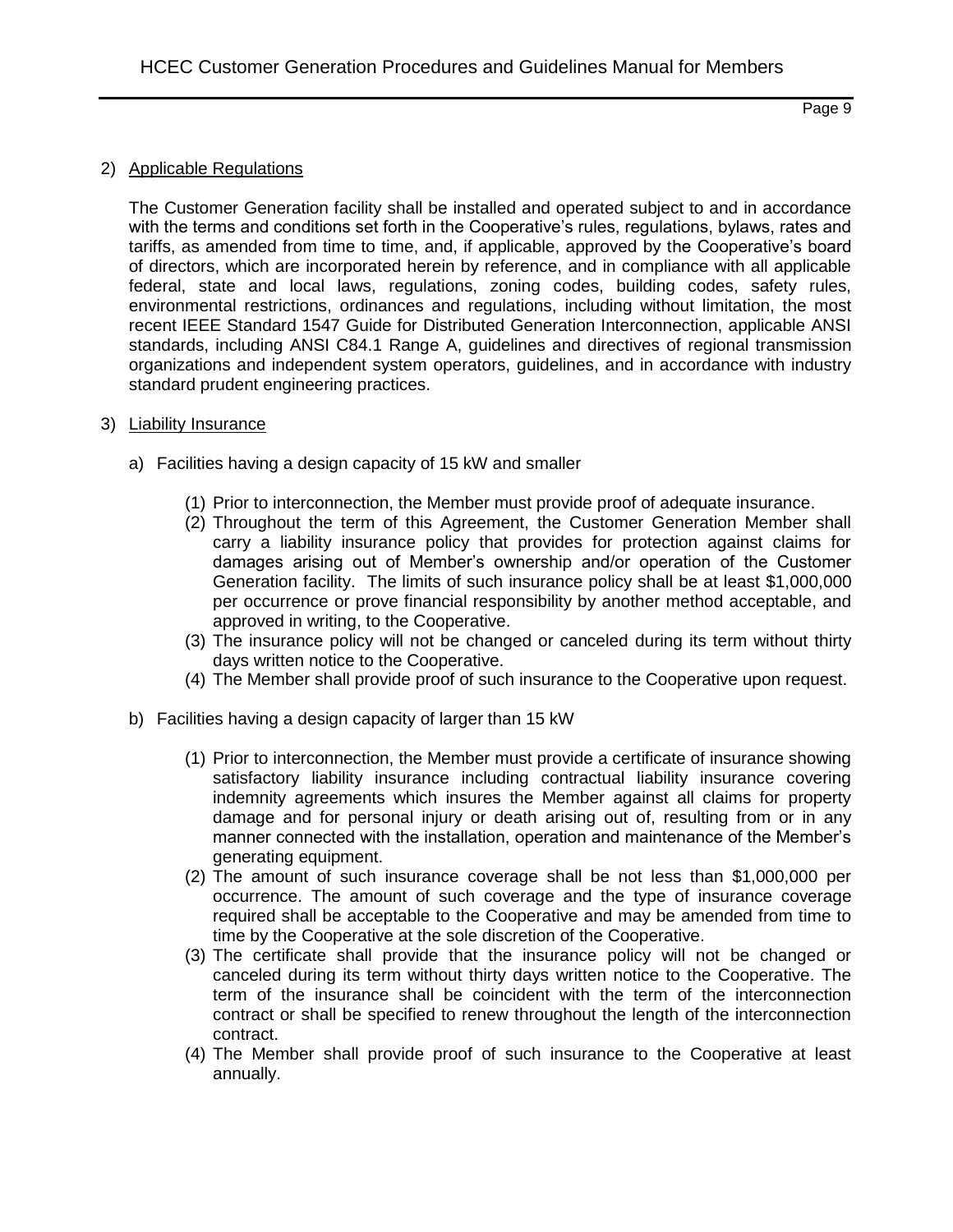#### 4) Contracts

a) Interconnection Contract

The Member will sign and deliver an Agreement for Interconnection to the Cooperative substantially in the form as shown in the COOPERATIVE AGREEMENT FOR INTERCONNECTION AND PARALLEL OPERATION OF CUSTOMER GENERATION included in this Manual.

- b) Purchase Power Contract (where the Member with a QF desires to deliver power or, in the case of a Member with a NQF, the Cooperative agrees to purchase power)
	- $(1) \leq 10$  MVA: As outlined in the Cooperative's tariffs.
	- (2) > 10 MVA: Not covered in this Manual.

#### 5) Initial Interconnection

- a) Upon satisfactory completion of the review process and execution of required agreements as outlined in this Manual, the Cooperative will begin installation of the interconnection of Customer Generation facilities. The interconnection will be completed as soon as practical after completion of the review process and execution of the necessary agreements/contracts. After completion of interconnection requirements and prior to initiation of service, the Cooperative will conduct a final inspection of the facilities and interconnection to the Cooperative's system. Upon satisfactory final review, the Cooperative will initiate service to the Member.
- b) The Cooperative's review process is intended as a means to safeguard the Cooperative's facilities and personnel. The Member acknowledges and agrees that any review or acceptance of such plans, specifications and other information by the Cooperative and/or its power supplier shall not impose any liability on the Cooperative and/or its power supplier and does not guarantee the adequacy of the Member's equipment or Customer Generation facility to perform its intended function. The Cooperative and its power supplier disclaims any expertise or special knowledge relating to the design or performance of generating installations and does not warrant the efficiency, cost-effectiveness, safety, durability, or reliability of such Customer Generation installations.

## **VI. REFUSAL TO INTERCONNECT SERVICE OR DISCONNECTION OF INTERCONNECTION SERVICE**

The Cooperative may, at its sole discretion, prevent the interconnection or disconnect the interconnection of Customer Generation facilities due to reasons such as safety concerns, reliability issues, power quality issues, breach of interconnection contract or any other reasonable issue. Any disconnection may be without prior notice.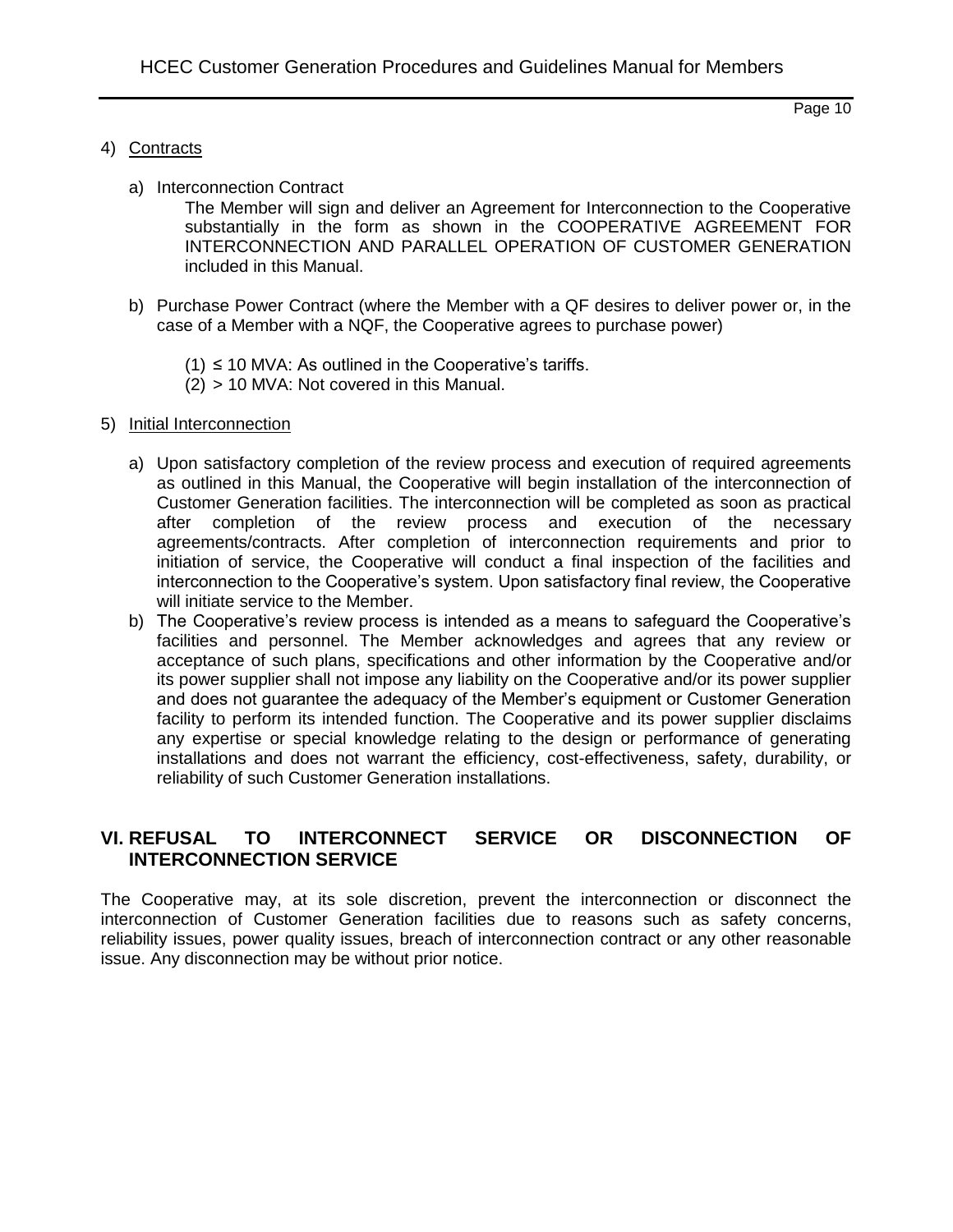## **VII. OPERATION OF PARALLEL FACILITY**

The purpose of this section is to outline the Cooperative's operational requirements for Customer Generation facilities operated in parallel with the Cooperative's system and is not intended to be a complete listing of all operational, regulatory, safety and other requirements.

## 1) Ownership of Facilities

- a) The Member shall own and be solely responsible for all expense, installation, maintenance and operation of all facilities, including all power generating facilities, at and beyond the point of delivery as defined in the Cooperative's tariffs.
- b) At its sole discretion, the Cooperative may locate cooperative owned metering equipment and transformers past the point of delivery.

## 2) Self-Protection of Customer Generation Facilities

- a) The Member will furnish, install, operate and maintain in good order and repair all equipment necessary for the safe operation of Customer Generation facilities operated in parallel with the Cooperative system.
- b) The Member's equipment will have capability to both establish and maintain synchronism with the Cooperative system and to automatically disconnect and isolate the Customer Generation facility from the Cooperative system.
- c) The Member's Customer Generation facility will be designed, installed and maintained to be self-protected from normal and abnormal conditions on the Cooperative system including, but not limited to, overvoltage, undervoltage, overcurrent, frequency deviation, and faults. Self-protection will be compatible with all applicable Cooperative protection arrangements and operating policies.
- d) Additional protective devices and/or functions may be required by the Cooperative when, in the sole judgment of the Cooperative, the particular Customer Generation facility installation and/or the Cooperative system characteristics so warrant.

## 3) Quality of Service

- a) The Member's Customer Generation facility will generate power at the nominal voltage of the Cooperative's system at the Member's delivery point as defined by ANSI C84.1 Range A.
- b) Member's Customer Generation installation will generate power at a frequency within the tolerances as defined by IEEE 1547.
- c) Member's Customer Generation facility shall produce power at a minimum power factor of at least 95% or shall use power factor correction capacitors to ensure at least a 95% power factor.
- d) Member's Customer Generation facility shall be in accordance with the power quality limits specified in IEEE 519.
- e) The overall quality of the power provided by the Member's Customer Generation facility including, but not limited to, the effects of harmonic distortion, voltage regulation, voltage flicker, switching surges and power factor, will be such that the Cooperative system is not adversely affected in any manner.
- f) In the event that the adverse effects are caused in whole or in part by the Member's Customer Generation facility, the Member will correct the cause of such effects within 30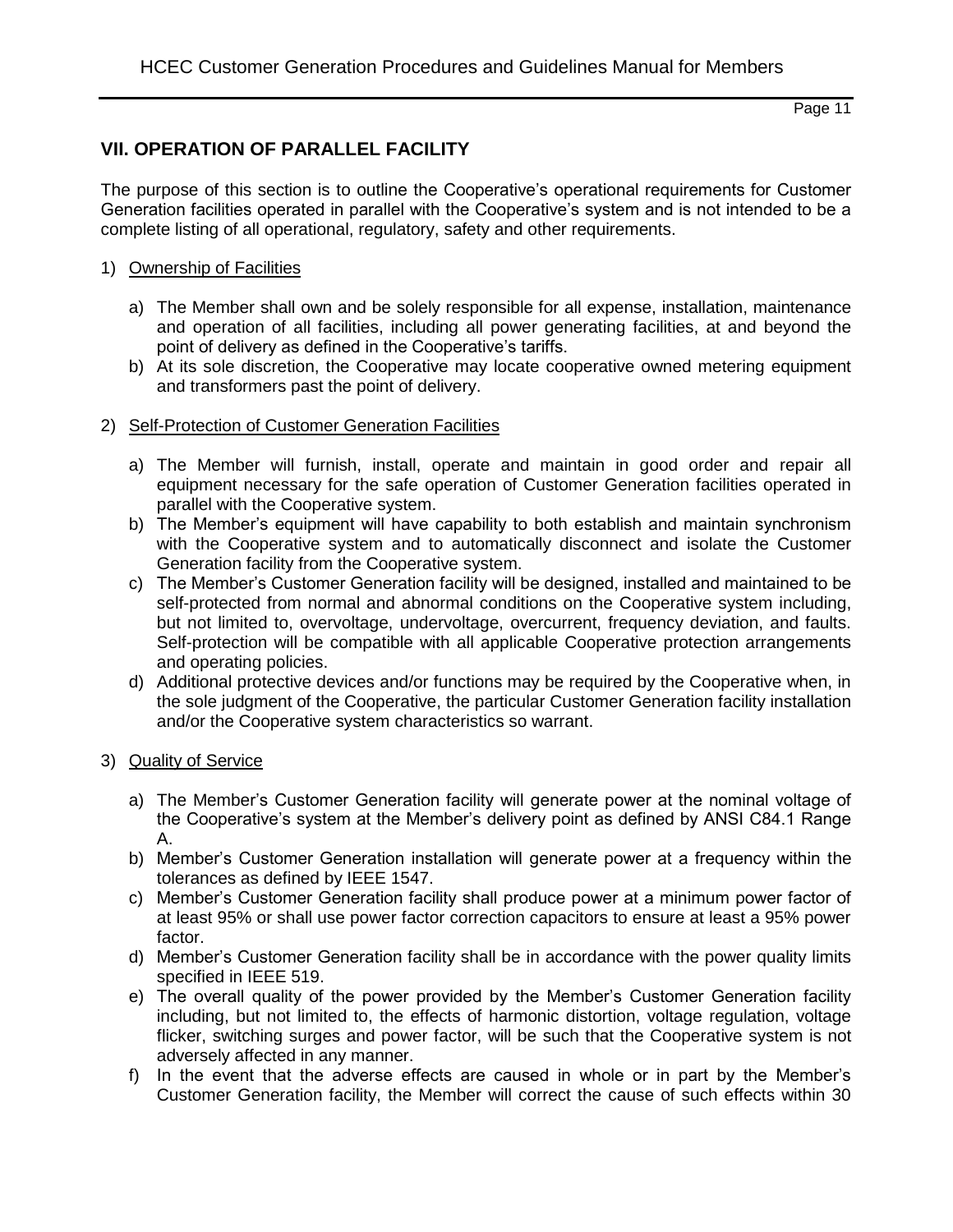days of receipt of notice from the Cooperative, reimburse the Cooperative for any required correction, or be subject to immediate disconnection, solely at the Cooperative's discretion, from the Cooperative's system.

- 4) Safety Disconnect
	- a) The Member may be required by the Cooperative to install a visible load break disconnect switch at the Member's expense and to the Cooperative's specifications.
	- b) The switch will be located so as to be readily accessible to Cooperative personnel in a location acceptable to both the Member and Cooperative.
	- c) The switch shall be a type that can be secured in an open position by a Cooperative lock. If the Cooperative has locked the disconnect switch open, the Member shall not operate or close the disconnect switch.
	- d) The Cooperative shall have the right to lock the switch open when, in the judgment of the Cooperative:
		- (1) It is necessary to maintain safe electrical operating and/or maintenance conditions,
		- (2) The Member's CG adversely affects the Cooperative system, or
		- (3) There is a system emergency or other abnormal operating condition warranting disconnection.
	- e) The Cooperative reserves the right to operate the disconnect switch for the protection of the Cooperative system even if it affects the Member's CG facility. In the event the Cooperative opens and/or closes the disconnect switch:
		- (1) The Cooperative shall not be responsible for energization or restoration of parallel operation of the CG facility.
		- (2) The Cooperative will make reasonable efforts to notify the Member.
	- f) The Member will not bypass the disconnect switch at any time for any reason.
	- g) Signage may be required by the Cooperative at the Member's expense and located at the disconnect indicating the purpose of the switch along with contact names and numbers of both the Member and the Cooperative.
	- h) Members with CG facilities as defined in this Manual which are solely for the purpose of emergency backup or peak shaving without intent to export power shall not operate their CG facilities at any time unless visibly disconnected from the Cooperative system. At its sole discretion, the Cooperative may require Member to install at his/her own expense an interlocking switch for the purpose of insuring the Member's facilities do not operate in parallel with the Cooperative's facilities.
	- i) Should the Cooperative lose power serving the Member's CG facilities for any reason, Members with CG facilities shall not operate their CG facilities unless visibly disconnected from the Cooperative system.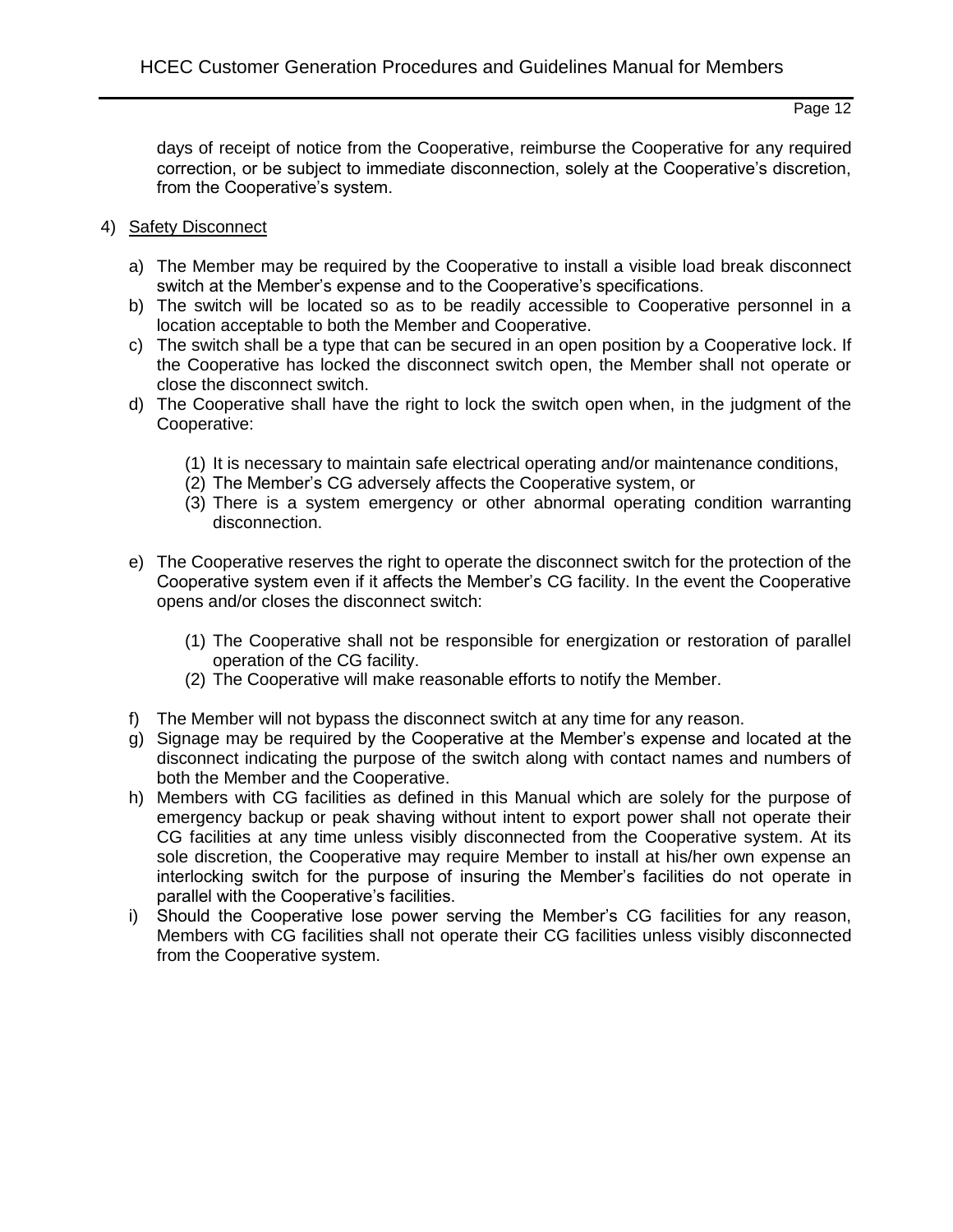#### 5) Access

- a) Persons authorized by the Cooperative will have the right to enter the Member's property for purposes of testing, operating the disconnect switch, reading or testing the metering equipment, maintaining right-of-way or other CG facility equipment and/or Cooperative service requirement. Such entry onto the Member's property may be without notice.
- b) If the Member erects or maintains locked gates or other barriers, the Member will furnish the Cooperative with convenient means to circumvent the barrier for full access for the above-mentioned reasons.

#### 6) Liability for Injury and Damages

- a) The Cooperative and/or its power supplier and the Member shall not be liable to each other for either direct or consequential damages resulting from failures, interruptions, or voltage and waveform fluctuations occasioned by causes reasonably beyond the control of the Cooperative and/or its power supplier including, but not limited to, acts of God or public enemy, sabotage and/or vandalism, accidents, fire, explosion, labor troubles, strikes, order of any court or judge granted in any bona fide adverse legal proceeding or action, or any order of any commission, tribunal or governmental authority having jurisdiction. ALL PROVISIONS NOTWITHSTANDING, IN NO EVENT SHALL THE COOPERATIVE BE LIABLE TO THE MEMBER FOR ANY INTEREST, LOSS OF ANTICIPATED REVENUE, EARNINGS, PROFITS, OR INCREASED EXPENSE OF OPERATIONS, LOSS BY REASON OF SHUTDOWN OR NON-OPERATION OF MEMBER'S PREMISES OR FACILITIES FOR ANY INDIRECT, INCIDENTAL, OR CONSEQUENTIAL, PUNITIVE OR EXEMPLARY DAMAGES ARISING OUT OF OR RELATED, IN WHOLE OR PART, TO THIS AGREEMENT. The Cooperative shall not be liable in any event for consequential damages.
- b) The Member shall indemnify the Cooperative and/or its power supplier against and hold the Cooperative and/or its power supplier harmless from all claims by third parties for both injuries to persons, including death resulting therefrom, and damages to property occurring upon the premises owned or operated by Member arising directly or indirectly from the Member's CG facility.
- c) Cooperative and Member shall each be responsible for the safe installation, maintenance, repair and condition of their respective lines, wires, switches, or other equipment or property on their respective sides of the Point of Interconnection. The Cooperative, while retaining the right to inspect, does not assume any duty of inspecting the Member's lines, wires switches, or other equipment or property and will not be responsible therefor. Member assumes all responsibility for the electric service supplied hereunder and the facilities used in connection therewith at or beyond the Point of Interconnection.
- d) For the mutual protection of the Member and the Cooperative, only with Cooperative's prior written authorization are the connections between the Cooperative's service wires and the Member's service entrance conductors to be energized.
- e) The Member is solely responsible for insuring his/her facility complies with all applicable regulations including, but not limited to, laws, regulations, ordinances, Cooperative and Cooperative power supplier tariffs, policies and directives, and Public Utilities Commission of Texas rules, policies and directives.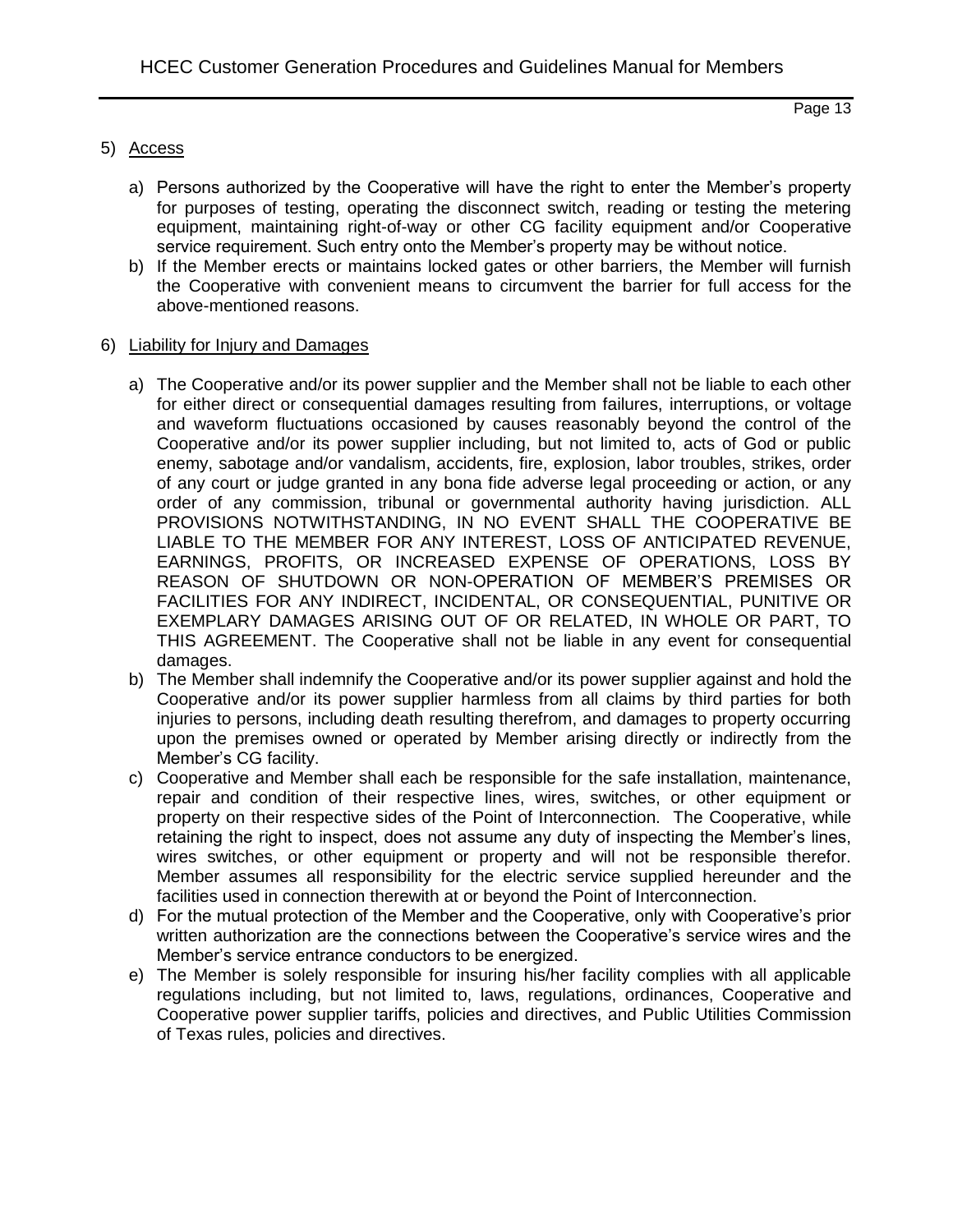#### 7) Metering/Monitoring

The Cooperative shall specify, install and own all metering equipment as follows:

- a) Power transfer at the point of interconnection will be measured by metering equipment as installed and specified at the sole discretion of the Cooperative.
- b) There shall be no net metering, except as may be provided by item (g) below.
- c) The meter(s) shall be read at a time or times of month determined at the Cooperative's sole discretion for acquiring metering data. The Member shall provide the Cooperative an approved communications link at the Member's cost for this purpose if so requested by the Cooperative. The type of communications link and metering equipment measuring purchase of power by the Cooperative shall be installed and specified at the sole discretion of the Cooperative.
- d) The Cooperative may, at its sole discretion, require the Member to pay the Cooperative in advance for metering and monitoring equipment and installation expense.
- e) Meter testing shall follow the Cooperative's standard policy on metering testing and accuracy.
- f) At its sole discretion, the Cooperative may meter the CG facility at primary or secondary level.
- g) If permitted by the Cooperative's power supplier, and at the Cooperative's sole discretion, a CG facility having a design capacity of 15 kW or less that is fueled by a renewable resource may be net metered by one of the following methods:
	- (1) Installing a single meter which runs forward and backward or
	- (2) Installing a single meter which has two registers, each measuring the flow of energy in a single direction and netting the energy consumption between the two registers to determine the net monthly flow of energy, or
	- (3) Installing two meters, each measuring the flow of energy in a single direction and netting the energy consumption between the two meters to determine the net monthly flow of energy

#### 8) Notice of Change in Installation

- a) The Member will notify the Cooperative in writing thirty (30) days in advance of making any change affecting the characteristics, performance, or protection of the CG facility.
- b) If any modification undertaken by the Member will create or has created conditions which may be unsafe or adversely affect the Cooperative system, the Member shall immediately correct such conditions or be subject to immediate disconnection from the Cooperative system.
- c) Any change in the operating characteristics of the CG facility including, but not limited to, size of generator, total facility capacity, nature of facility, fuel source, site change, hours of operation, or type used, may require a new application process, including, but not limited to, application form, application fee, CG plan and CG plan review by the Cooperative.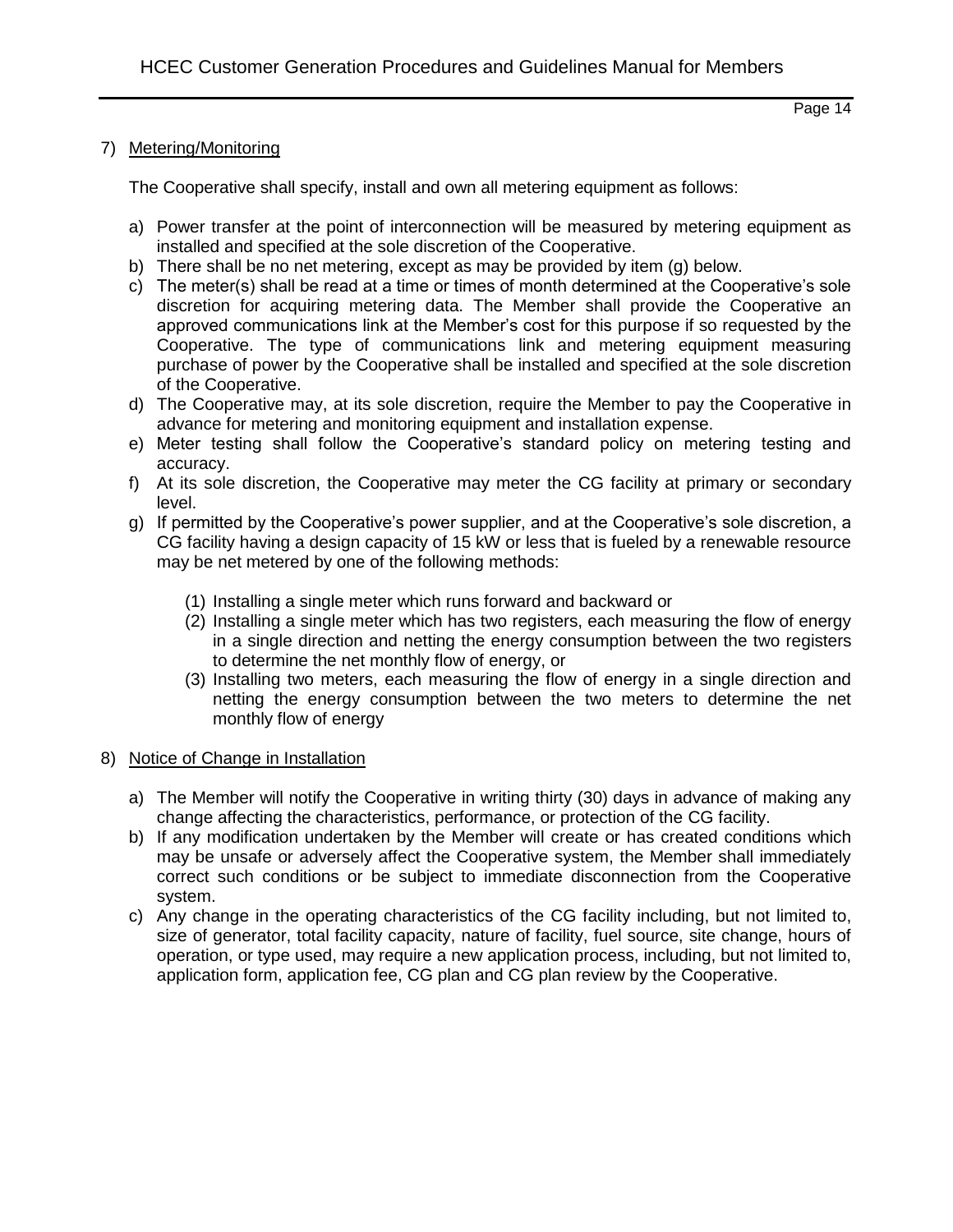## 9) Testing and Record Keeping

- a) The Member will test all aspects of the protection systems up to and including tripping of the generator and interconnection point at start-up and thereafter as required. Testing will verify all protective set points and relay/breaker trip timing and shall include procedures to functionally test all protective elements of the system. The Cooperative may witness the testing.
- b) The Member will maintain records of all maintenance activities, which the Cooperative may review at reasonable times.
- c) For systems having a design capacity greater than 500 kW, a log of generator operations shall be kept. At a minimum, the log shall include the date, generator time on, generator time off, and megawatt and megavar output. The Cooperative may review such logs at reasonable times.

#### 10) Disconnection of Service

The Cooperative may, at its sole discretion, discontinue the interconnection of CG installations due to reasons such as safety concerns, reliability issues, power quality issues, breach of interconnection contract or any other reasonable issue.

#### 11) Compliance With Laws, Rules and Tariffs

The CG installation owned and installed by the Member shall be installed and operated subject to and in accordance with the terms and conditions set forth in the Cooperative's rules, regulations, bylaws, rates and tariffs, as amended from time to time, and, if applicable, approved by the Cooperative's board of directors, which are incorporated herein by reference, and in compliance with all applicable federal, state and local laws, regulations, zoning codes, building codes, safety rules, environmental restrictions, ordinances and regulations, including without limitation, those of regional transmission organizations and independent system operators, and in accordance with industry standard prudent engineering practices.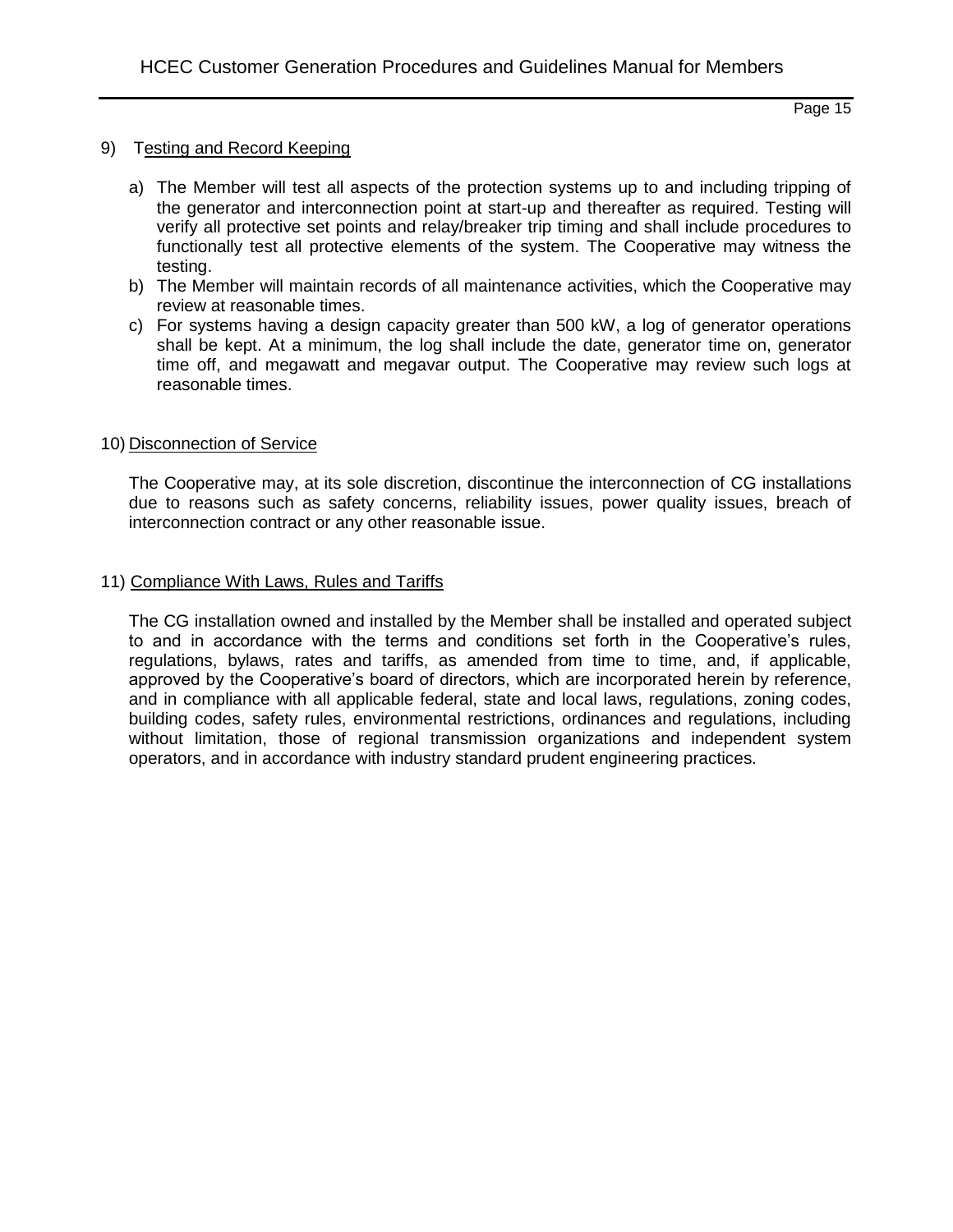#### **HOUSTON COUNTY ELECTRIC COOPERATIVE, INC. AGREEMENT FOR INTERCONNECTION AND PARALLEL OPERATION OF RENEWABLE CUSTOMER GENERATION FACILITIES OF 15 KW OR LESS**

This Interconnection Agreement ("Agreement") is made and entered into this \_\_\_\_ day of \_\_\_\_\_\_\_\_\_\_\_\_\_\_\_, 20\_\_\_\_, by Houston County Electric Cooperative, Inc., ("Cooperative"), a corporation organized under the laws of Texas, and \_ ("Customer Generation Owner/Operator"), each hereinafter sometimes referred to individually as "Party" or both referred to collectively as the "Parties." In consideration of the mutual covenants set forth herein, the Parties agree as follows:

This agreement provides for the safe and orderly operation of the electrical facilities interconnecting the Customer Generation Owner/Operator's renewable distributed generation (Customer **Generation)** (Customer at at Generation) and the state of the state of the state of the state of the state of the state of the state of the state of the state of the state of the state of the state of the state \_\_\_\_\_\_\_\_\_\_\_\_\_\_\_\_\_\_\_\_\_\_\_\_\_\_\_\_\_\_\_\_\_\_\_\_\_\_\_\_\_\_\_\_\_\_\_\_\_\_\_\_\_\_\_\_ and the electrical distribution facility owned by the Houston County Electric Cooperative, Inc.

This Agreement does not supersede any requirements of any by-laws, applicable tariffs, rates, rules and regulations in place between the Customer Generation Owner/Operator and the Houston County Electric Cooperative.

1. **Intent of Parties**: It is the intent of the Customer Generation Owner/Operator to interconnect an electric power generator to the Cooperative's electrical distribution system.

It is the intent of the Cooperative to operate the distribution system to maintain a high level of service to their customers and to maintain a high level of power quality.

It is the intent of both parties to operate the facilities in a way that ensures the safety of the public and the Cooperative's employees.

- 2. **Design Requirements:** The Customer Generation Owner/Operator's Distributed Generation facility shall be designed and installed in compliance with IEEE Standard 1547.
- 3. **Metering:** Metering shall be accomplished as described in the Cooperative's Customer Generation Manual.
- 4. **Suspension of Interconnection:** It is intended that the interconnection should not compromise the Cooperative's protection or operational requirements. The operation of the Customer Generation Owner/Operator's System and the quality of electric energy supplied by the Customer Generation Owner/Operator shall meet the standards as specified by the Cooperative. If the operation of the Customer Generation Owner/Operator's system or quality of electric energy supplied (in the case of power export) does not meet the standards as specified, then the Cooperative will notify the CG Owner/Operator to take reasonable and expedient corrective action. The Cooperative shall have the right to disconnect the Customer Generation Owner/Operator's System, until compliance is reasonably demonstrated. Notwithstanding, the Cooperative may in its sole discretion disconnect the Customer Generation Owner/Operator's generating plant from the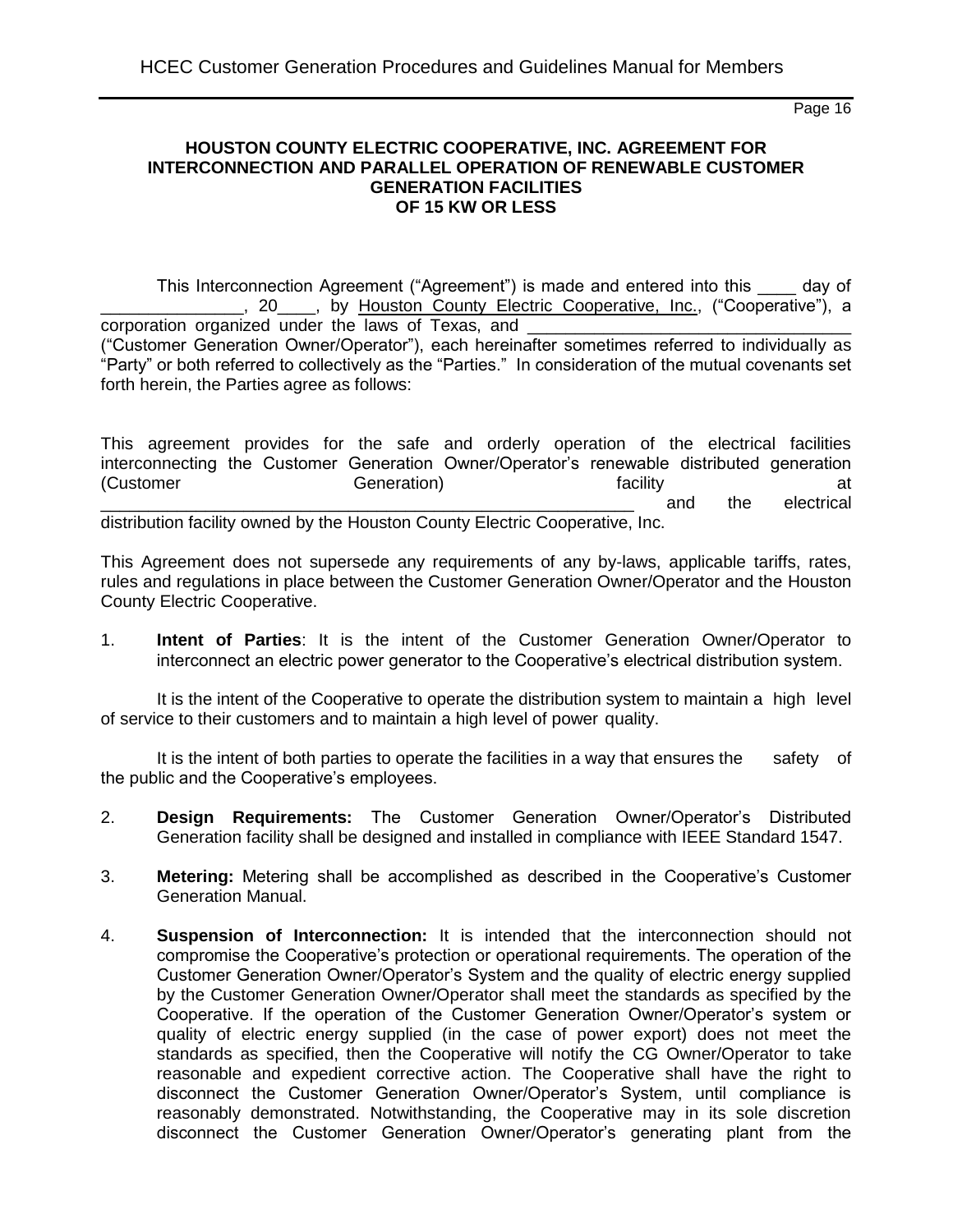Distribution Facility without notice if the operating of the Customer Generation imposes a threat, in the Cooperative's sole judgment, to life and property.

- 5. **Maintenance Outages**: Maintenance outages will occasionally be required on the Cooperative's system, and the Cooperative will provide as much notice and planning as practical to minimize downtime. It is noted that in some emergency cases such notice may not be practical. Compensation will not be made for unavailability of Cooperative's facilities due to outages.
- 6. **Access**: Access is required by the Cooperative to the Customer Generation Owner/Operator's plant site for maintenance, operating and meter reading. The Cooperative reserves the right, but not the obligation, to inspect the Customer Generation Owner/Operator's facilities.
- 7. **Insurance:** Throughout the term of this Agreement, the Customer Generation Owner/Operator shall carry a liability insurance policy that provides for protection against claims for damages arising out of Customer Generation Owner/Operator's ownership and/or operation of the Customer Generation facility. The limits of such insurance policy shall be at least \$1,000,000 per occurrence or prove financial responsibility by another method acceptable, and approved in writing, to the Cooperative.
- 8. **Liability and Indemnification:** Customer Generation Owner/Operator shall assume all liability for and shall indemnify the Cooperative for any claims, losses, costs, and expenses of any kind of character to the extent that they result from Customer Generation Owner/Operator's negligence or other wrongful conduct in connection with the design, construction or operation of Customer Generation Owner/Operator's facility.
- 9. **Term**: This document may be canceled by either party with not less than 30 days notice to the other party.

AGREED TO BY

| <b>Customer Generation Owner/Operator</b> | Houston County Electric Cooperative, Inc. |
|-------------------------------------------|-------------------------------------------|
| Name                                      | Name                                      |
| Title                                     | <b>Title</b>                              |
| Date                                      | Date                                      |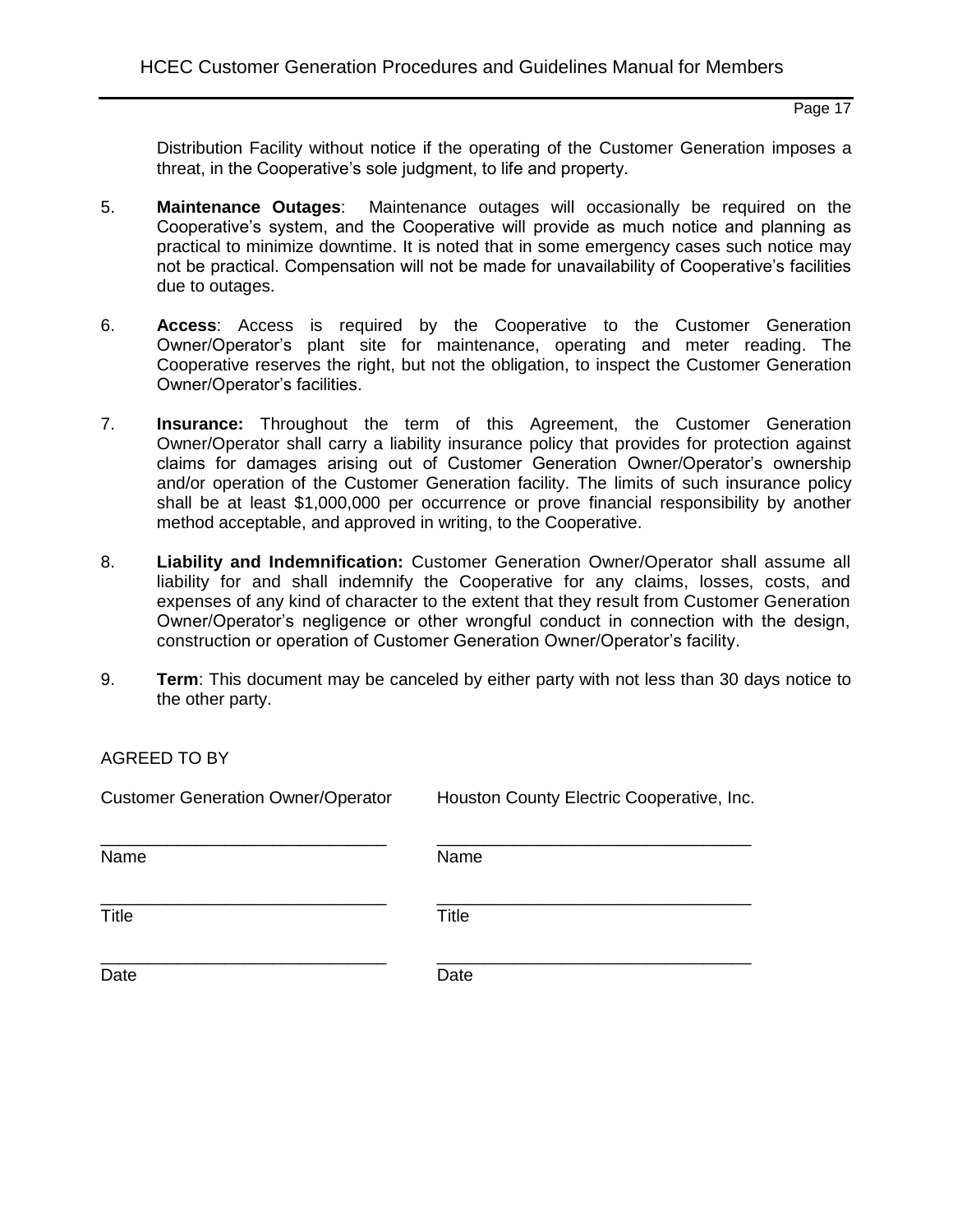#### **HOUSTON COUNTY ELECTRIC COOPERATIVE, INC. AGREEMENT FOR INTERCONNECTION AND PARALLEL OPERATION OF NON-RENEWABLE CUSTOMER GENERATION UNDER 15Kw**

#### *SHORT FORM CONTRACT*

This Interconnection Agreement ("Agreement") is made and entered into this \_\_\_\_ day of Lettric Cooperative, Inc., ("Cooperative"), a corporation organized under the laws of Texas, and ("Customer Generation Owner/Operator"), each hereinafter sometimes referred to individually as "Party" or both referred to collectively as the "Parties". In consideration of the mutual covenants set forth herein, the Parties agree as follows:

The provisions of the Cooperative's Customer Generation Manual shall be considered to be a part of this contract.

This agreement provides for the safe and orderly operation of the electrical facilities interconnecting the Customer Generation Owner/Operator's facility at

 $\mathcal{L}_\mathcal{L} = \mathcal{L}_\mathcal{L} = \mathcal{L}_\mathcal{L} = \mathcal{L}_\mathcal{L} = \mathcal{L}_\mathcal{L} = \mathcal{L}_\mathcal{L} = \mathcal{L}_\mathcal{L} = \mathcal{L}_\mathcal{L} = \mathcal{L}_\mathcal{L} = \mathcal{L}_\mathcal{L} = \mathcal{L}_\mathcal{L} = \mathcal{L}_\mathcal{L} = \mathcal{L}_\mathcal{L} = \mathcal{L}_\mathcal{L} = \mathcal{L}_\mathcal{L} = \mathcal{L}_\mathcal{L} = \mathcal{L}_\mathcal{L}$ \_\_\_\_\_\_\_\_\_\_\_\_\_\_\_\_\_\_\_\_\_\_\_\_\_\_\_\_\_\_\_\_\_\_\_\_\_\_\_\_\_\_\_\_\_\_\_\_\_\_\_\_\_\_\_\_\_\_\_\_\_\_\_\_\_\_\_\_\_\_\_\_\_\_\_\_\_\_

\_\_\_\_\_\_\_\_\_\_\_\_\_\_\_\_\_\_\_\_\_\_\_\_\_

and the electrical distribution facility owned by the Cooperative.

This Agreement does not supersede any requirements of any applicable tariffs in place between the Customer Generation Owner/Operator and the Cooperative.

1. **Intent of Parties**: It is the intent of the Customer Generation Owner/Operator to interconnect an electric power generator to the Cooperative's electrical distribution system.

It is the intent of the Cooperative to operate the distribution system to maintain a high level of service to their customers and to maintain a high level of power quality.

It is the intent of both parties to operate the facilities in a way that ensures the safety of the public and their employees.

3. **Operating authority**: The Customer Generation Owner/Operator is responsible for establishing operating procedures and standards within their organization. The operating authority for the Customer Generation Owner/Operator shall ensure that the Operator in Charge of the generator is competent in the operation of the electrical generation system and is aware of the provisions of any operating agreements and regulations relating to the safe operation of electrical power systems.

The operating authority for the Customer Generation Owner/Operator is:

| Name or title of operating authority_ |  |
|---------------------------------------|--|
| Address                               |  |
| Phone number                          |  |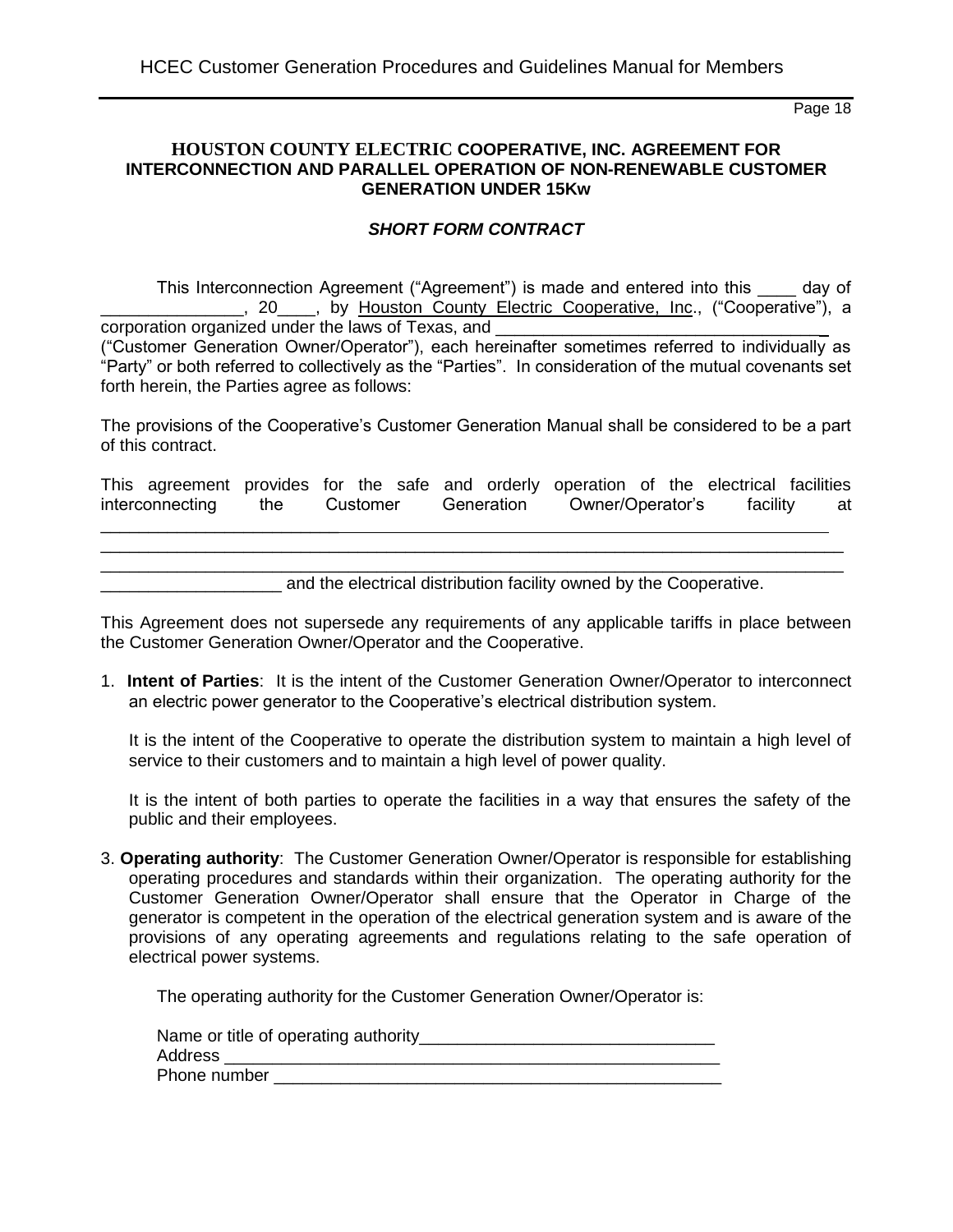4. **Operator in Charge**: The operator in charge is the person identified by name or job title responsible for the real time operation of all electrical facilities related to the interconnection and owned by their organization.

The operator in charge for the Customer Generation Owner/Operator is:

| Name or title of operating authority |  |
|--------------------------------------|--|
| Address                              |  |
| Phone number                         |  |

#### 5. **Limitation of Liability and Indemnification:**

- a. Notwithstanding any other provision in this Agreement, with respect to the Cooperative's provision of electric service to Customer Generation Owner/Operator and the services provided by the Cooperative pursuant to this Agreement, Cooperative's liability to Customer Generation Owner/Operator shall be limited as set forth in the Cooperative's tariffs and terms and conditions for electric service, which are incorporated herein by reference.
- b. Neither Cooperative nor Customer Generation Owner/Operator shall be liable to the other for damages for any act or omission that is beyond such party's control, including, but not limited to, any event that is a result of an act of God, labor disturbance, act of the public enemy, war, insurrection, riot, fire, storm, flood, explosion, breakage or accident to any part of the System or to any other machinery or equipment, a curtailment, law, order, or regulation or restriction by governmental, military, or lawfully established civilian authorities.
- c. Notwithstanding Paragraph 5.b of this Agreement, the Customer Generation Owner/Operator shall assume all liability for, and shall indemnify Cooperative for, any claims, losses, costs, and expenses of any kind or character to the extent that they result from Customer Generation Owner/Operator's negligence or other wrongful conduct in connection with the design, construction or operation of the Facilities or Interconnection Facilities. Such indemnity shall include, but is not limited to, financial responsibility for (a) monetary losses; (b) reasonable costs and expenses of defending an action or claim; (c) damages related to death or injury; (d) damages to property; and (e) damages for the disruption of business. This paragraph does not create a liability on the part of the Customer Generation Owner/Operator to the Cooperative or a third person, but requires indemnification where such liability exists.
- d. Cooperative and Customer Generation Owner/Operator shall each be responsible for the safe installation, maintenance, repair and condition of their respective lines, wires, switches, or other equipment or property on their respective sides of the Point of Interconnection. The Cooperative, while retaining the right to inspect, does not assume any duty of inspecting the Customer Generation Owner/Operator's lines, wires, switches, or other equipment or property and will not be responsible therefore. Customer Generation Owner/Operator assumes all responsibility for the electric service supplied hereunder and the facilities used in connection therewith at or beyond the Point of Interconnection.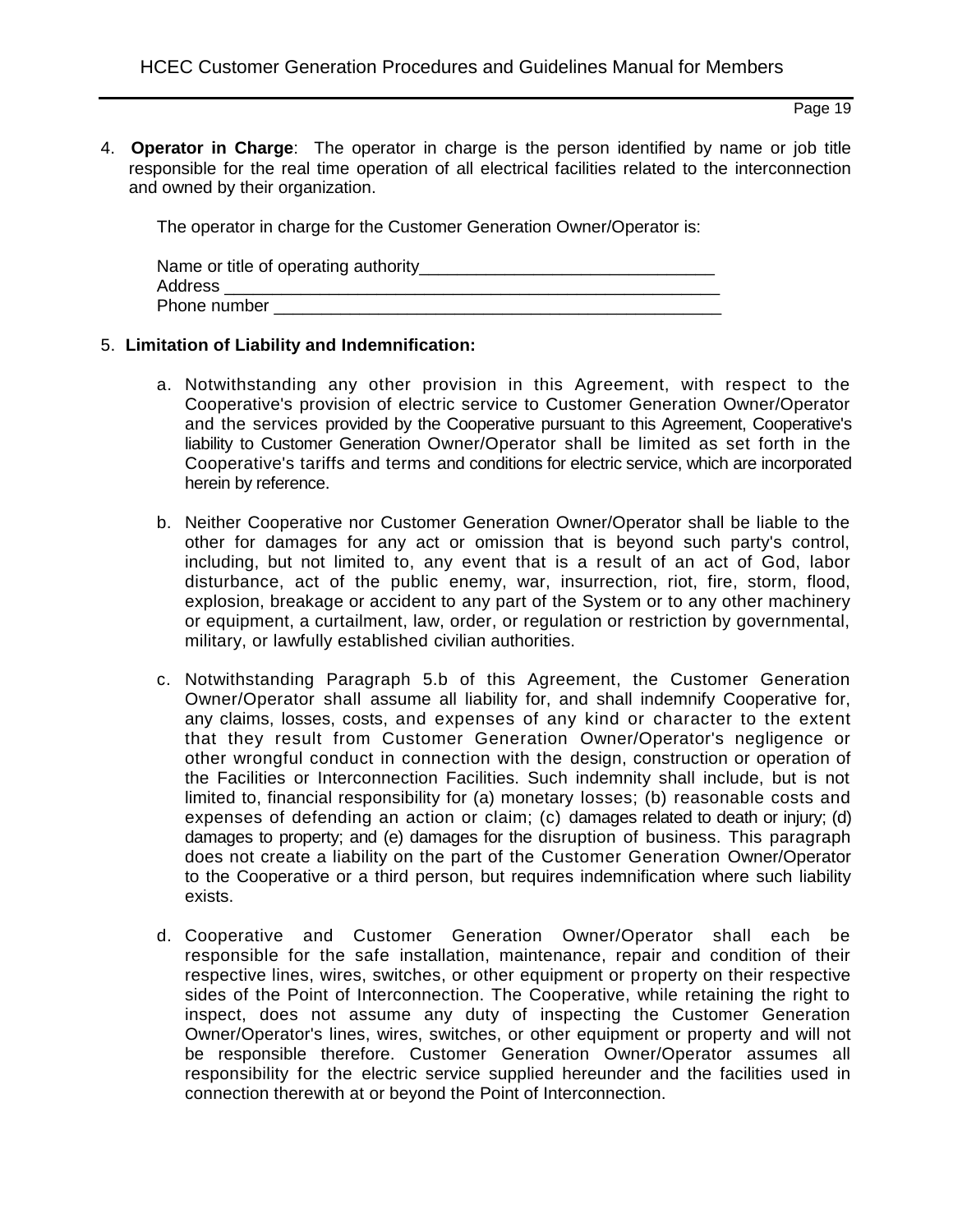e. For the mutual protection of the Customer Generation Owner/Operator and the Cooperative, only with Cooperative prior written authorization are the connections between the Cooperative's service wires and the Customer Generation Owner/Operator's service entrance conductors to be energized.

6. **Metering:** Metering shall be accomplished as described in the Cooperative's Customer Generation Manual.

7. **Insurance:** Insurance shall be required as described in the Cooperative's Customer Generation Manual.

- 8. **Suspension of Interconnection**: It is intended that the interconnection should not compromise the Cooperative's protection or operational requirements. The operation of the Customer Generation Owner/Operator's System and the quality of electric energy supplied by the Customer Generation Owner/Operator shall meet the standards as specified by the Cooperative. If the operation of the Customer Generation Owner/Operator's system or quality of electric energy supplied (in the case of power export) does not meet the standards as specified, then (the Cooperative) will notify the Customer Generation Owner/Operator to take reasonable and expedient corrective action. The Cooperative shall have the right to disconnect the Customer Generation Owner/Operator's System, until compliance is reasonably demonstrated. Notwithstanding, the Cooperative may in its sole discretion disconnect the Customer Generation Owner/Operator's generating plant from the Distribution Facility without notice if the operating of the Customer Generation may be or may become dangerous to life and property.
- 9. **Compliance with Laws, Rules and Tariffs:** Both the Cooperative and the Customer Generation Owner/Operator shall be responsible for complying with all applicable laws, rules and regulations, including but not limited to the laws of the state of Texas, and the Cooperative's Customer Generation Manual, Tariffs, Rules and Regulations, By-Laws and other governing documents. The interconnection and services provided under this Agreement shall at all times be subject to the terms and conditions set forth in the tariff schedules and rules of the Cooperative as applicable to the electric service provided by the Cooperative, which tariffs and rules are hereby incorporated into this Agreement by this reference. The Cooperative shall have the right to publish changes in rates, classification, service or rule, with the proper notification to all Customer Generation owners/operators and Cooperative members.
- 10. **Maintenance Outages**: Maintenance outages will occasionally be required on the Cooperative's system, and the Cooperative will provide as much notice and planning as possible to minimize downtime. It is noted that in some emergency cases such notice may not be possible. Compensation will not be made for unavailability of Cooperative's facilities due to outages.
- 11. **Access**: Access is required by the Cooperative to the Customer Generation Owner/Operator's plant site for maintenance, operating and meter reading. The Cooperative reserves the right, but not the obligation, to inspect the Customer Generation Owner/Operator's facilities.
- 12. **Force Majeure:** For the purposes of this Agreement, a Force Majeure event is any event:
	- (a) that is beyond the reasonable control of the affected party; and (b) that the affected party is unable to prevent or provide against by exercising reasonable diligence, including the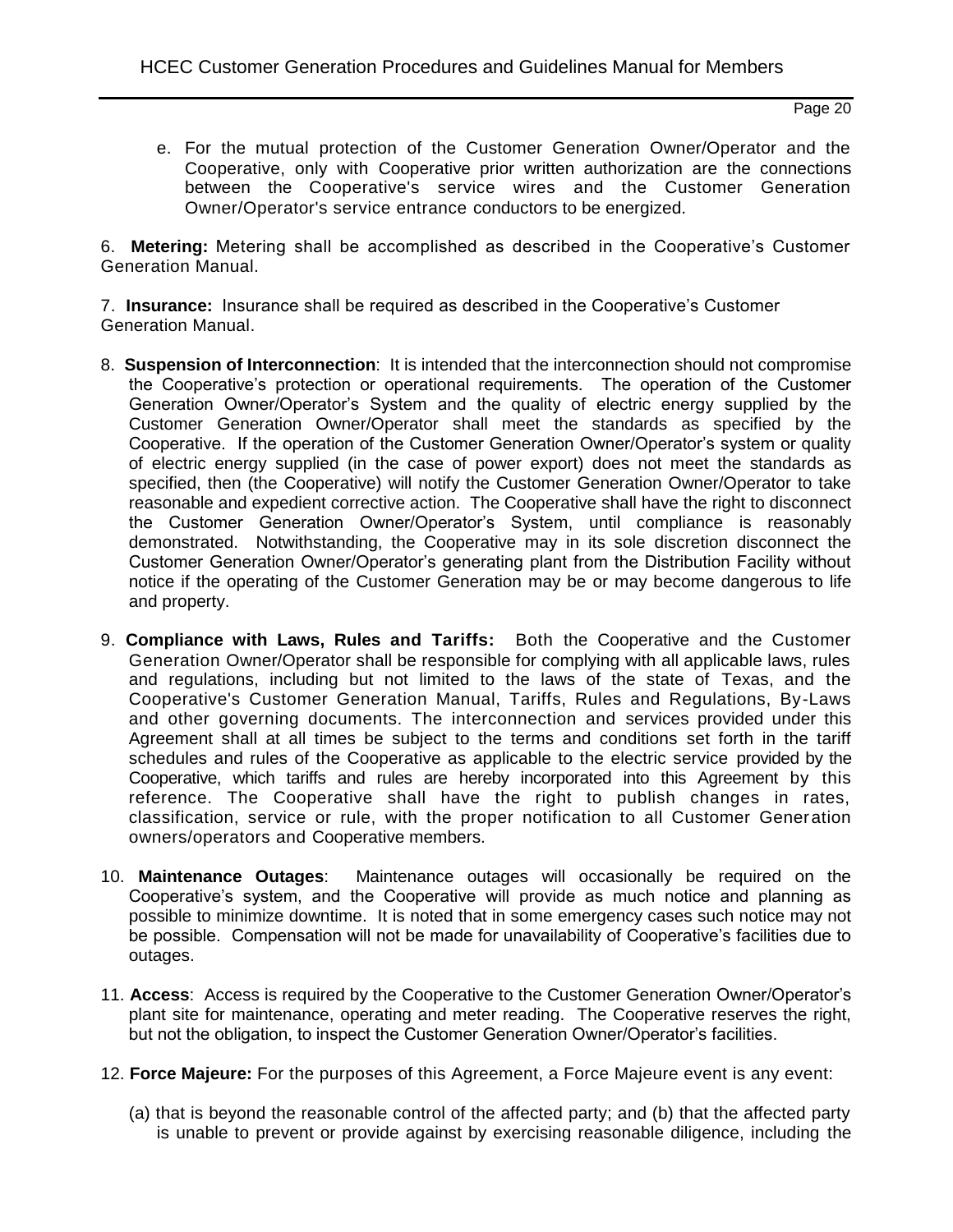following events or circumstances, but only to the extent that they satisfy the preceding requirements: acts of war, public disorder, rebellion or insurrection; floods, hurricanes, earthquakes, lighting, storms or other natural calamities; explosions or fires; strikes, work stoppages or labor disputes; embargoes; and sabotage. If a Force Majeure event prevents a party from fulfilling any obligations under this agreement, such party will promptly notify the other party in writing and will keep the other party informed on a continuing basis as to the scope and duration of the Force Majeure event. The affected party will specify the circumstances of the Force Majeure event, its expected duration and the steps that the affected party is taking to mitigate the effect of the event on its performance. The affected party will be entitled to suspend or modify its performance of obligations under this Agreement but will use reasonable efforts to resume its performance as soon as possible.

13. **Term**: This document is intended to be valid for a period of two (2) years. It may be canceled by either party with 30 days notice to the other party.

AGREED TO BY

Customer Generation Facility Owner/Operator Houston County Electric Cooperative, Inc.

Name Name

 $\overline{\phantom{a}}$  ,  $\overline{\phantom{a}}$  ,  $\overline{\phantom{a}}$  ,  $\overline{\phantom{a}}$  ,  $\overline{\phantom{a}}$  ,  $\overline{\phantom{a}}$  ,  $\overline{\phantom{a}}$  ,  $\overline{\phantom{a}}$  ,  $\overline{\phantom{a}}$  ,  $\overline{\phantom{a}}$  ,  $\overline{\phantom{a}}$  ,  $\overline{\phantom{a}}$  ,  $\overline{\phantom{a}}$  ,  $\overline{\phantom{a}}$  ,  $\overline{\phantom{a}}$  ,  $\overline{\phantom{a}}$ 

Title **Title** Title

 $\overline{\phantom{a}}$  ,  $\overline{\phantom{a}}$  ,  $\overline{\phantom{a}}$  ,  $\overline{\phantom{a}}$  ,  $\overline{\phantom{a}}$  ,  $\overline{\phantom{a}}$  ,  $\overline{\phantom{a}}$  ,  $\overline{\phantom{a}}$  ,  $\overline{\phantom{a}}$  ,  $\overline{\phantom{a}}$  ,  $\overline{\phantom{a}}$  ,  $\overline{\phantom{a}}$  ,  $\overline{\phantom{a}}$  ,  $\overline{\phantom{a}}$  ,  $\overline{\phantom{a}}$  ,  $\overline{\phantom{a}}$ 

Date **Date Date Date Date Date Date** 

 $\overline{\phantom{a}}$  ,  $\overline{\phantom{a}}$  ,  $\overline{\phantom{a}}$  ,  $\overline{\phantom{a}}$  ,  $\overline{\phantom{a}}$  ,  $\overline{\phantom{a}}$  ,  $\overline{\phantom{a}}$  ,  $\overline{\phantom{a}}$  ,  $\overline{\phantom{a}}$  ,  $\overline{\phantom{a}}$  ,  $\overline{\phantom{a}}$  ,  $\overline{\phantom{a}}$  ,  $\overline{\phantom{a}}$  ,  $\overline{\phantom{a}}$  ,  $\overline{\phantom{a}}$  ,  $\overline{\phantom{a}}$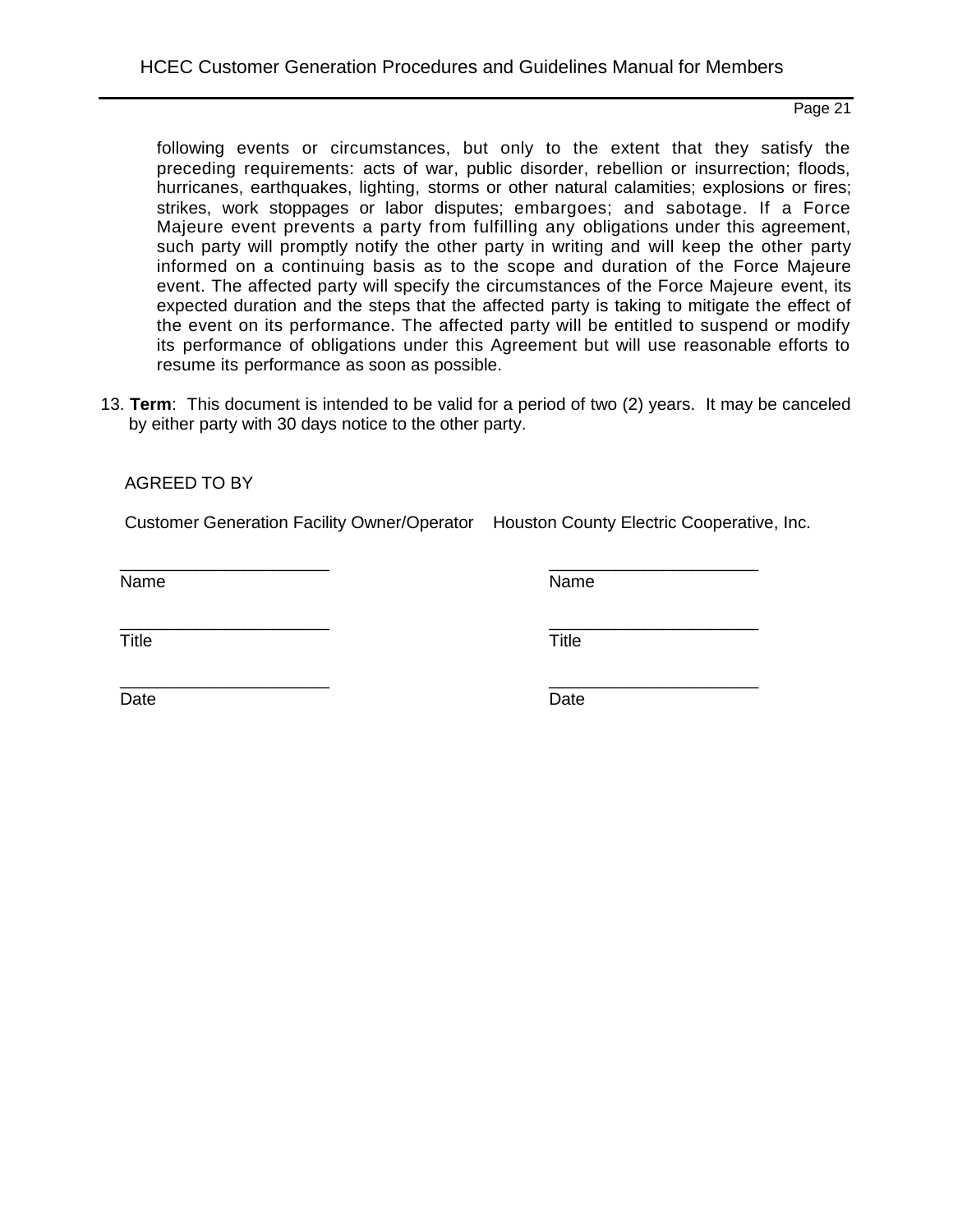#### **HOUSTON COUNTY ELECTRIC COOPERATIVE, INC., AGREEMENT FOR INTERCONNECTION AND PARALLEL OPERATION OF CUSTOMER GENERATION Renewable or Non-Renewable Greater than 15Kw**

#### *LONG FORM CONTRACT*

This Interconnection Agreement ("Agreement") is made and entered into this \_\_\_\_\_ day of \_\_\_\_\_\_\_\_\_\_\_\_\_\_\_\_\_\_, 20\_\_\_, by Houston County Electric Cooperative, Inc., ("Cooperative"), a corporation organized under the laws of Texas, and \_\_\_\_\_\_\_\_\_\_\_\_\_\_\_\_\_\_\_\_\_\_\_\_\_\_\_\_\_\_\_\_\_\_\_ ("Customer Generation Owner/Operator"), each hereinafter sometimes referred to individually as "Party" or both referred to collectively as the "Parties." In consideration of the mutual covenants set forth herein, the Parties agree as follows:

1. **Scope of Agreement --** This Agreement is applicable to conditions under which the Cooperative and the Customer Generation Owner/Operator agree that one or more generating facilities (described in Exhibit A) owned by the Customer Generation Owner/Operator of kW or less, to be interconnected at 12.5 kV or less ("Facilities") may be interconnected to the Cooperative's electric power distribution system ("System").

The provisions of the Cooperative's Customer Generation Manual shall be considered to be a part of this contract.

- 2. **Establishment of Point of Interconnection -** The point where the electric energy first leaves the wires or facilities owned by the Cooperative and enters the wires or facilities provided by Customer Generation Owner/Operator is the "Point of Interconnection." Cooperative and Customer Generation Owner/Operator agree to interconnect the Facilities at the Point of Interconnection in accordance with the Cooperative's Rules and Regulations and Customer Generation Manual relating to interconnection of Customer Generation (the "Rules") and as described in the attached Exhibit A. The interconnection equipment installed by the customer ("Interconnection Facilities") shall be in accordance with the Rules as well.
- 3. **Responsibilities of Cooperative and Customer Generation Owner/Operator for Installation, Operation and Maintenance of Facilities -** Customer Generation Owner/Operator will, at its own cost and expense, operate, maintain, repair, and inspect, and shall be fully responsible for, its Facilities, unless otherwise specified on Exhibit A. Customer Generation Owner/Operator shall conduct operations of its Facilities in compliance with all aspects of the Rules, and Cooperative shall conduct operations of its electric distribution facilities in compliance with all aspects of the Rules, or as further described and mutually agreed to in the applicable Facilities Schedule. Maintenance of Interconnection Facilities shall be performed in accordance with the applicable manufacturers' recommended maintenance schedule. The Customer Generation Owner/Operator agrees to cause its Interconnection Facilities to be constructed in accordance with specifications equal to or better than those provided by the National Electrical Safety Code and the National Electrical Code, both codes approved by the American National Standards Institute, in effect at the time of construction.

 The Customer Generation Owner/Operator covenants and agrees to cause the design, installation, maintenance, and operation of, its Interconnection Facilities so as to reasonably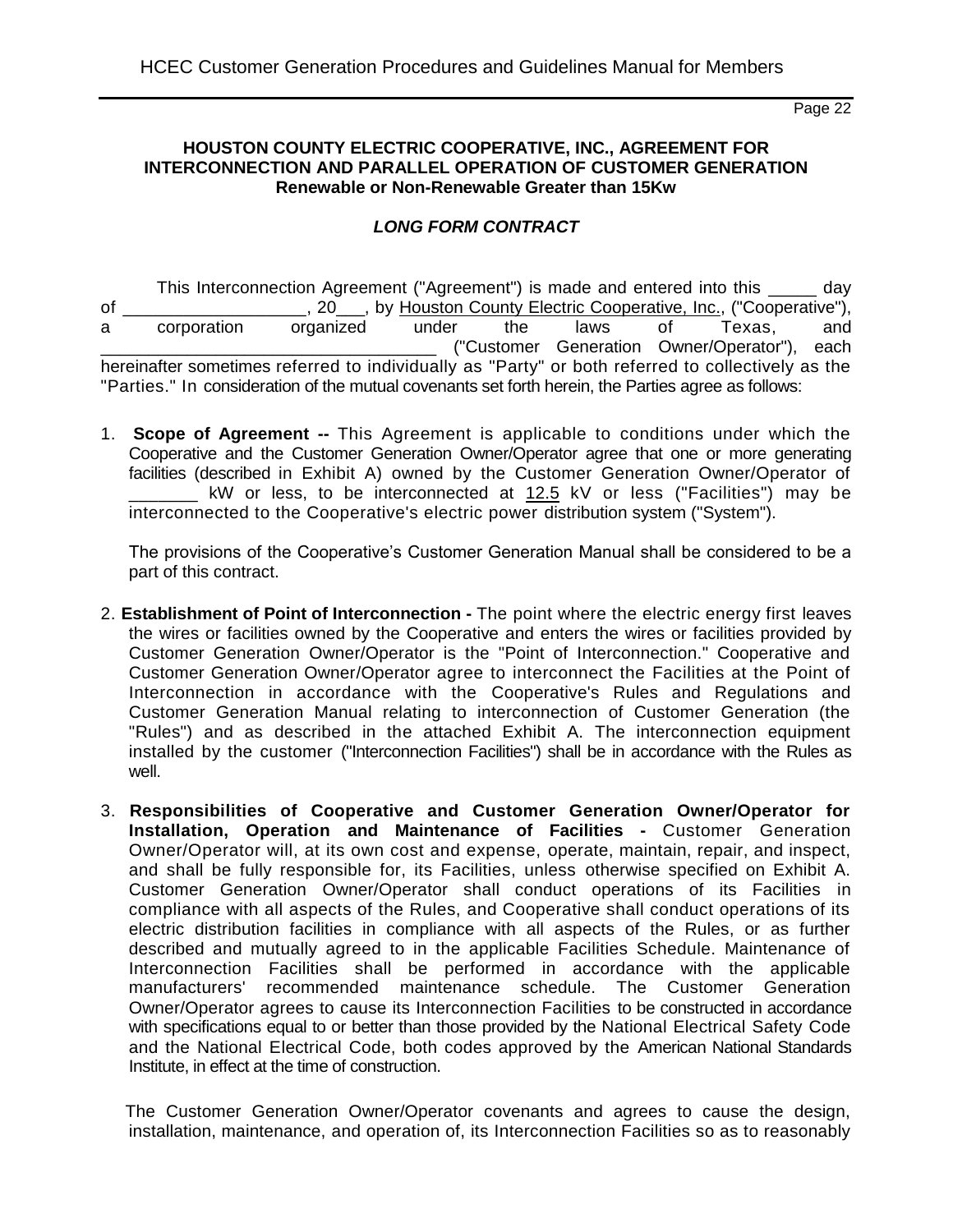minimize the likelihood of a malfunction or other disturbance, damaging or otherwise affecting or impairing the System. Customer Generation Owner/Operator shall comply with all applicable laws, regulations, zoning codes, building codes, safety rules and environmental restrictions applicable to the design, installation and operation of its Facilities.

Cooperative will notify Customer Generation Owner/Operator if there is evidence that the Facilities' operation causes disruption or deterioration of service to other customer(s) served from the System or if the Facilities' operation causes damage to the System. Customer Generation Owner/Operator will notify the Cooperative of any emergency or hazardous condition or occurrence with the Customer Generation Owner/Operator's Facilities, which could affect safe operation of the System.

4. **Operator in Charge -** The Cooperative and the Customer Generation Owner/Operator shall each identify an individual (by name or title) who will perform as "Operator in Charge" of the facilities and their section of the Interconnection Facilities. This individual must be familiar with this Agreement as well as provisions of other agreements and any regulations that may apply.

#### 5. **Limitation of Liability and Indemnification**

- a. Notwithstanding any other provision in this Agreement, with respect to the Cooperative's provision of electric service to Customer Generation Owner/Operator and the services provided by the Cooperative pursuant to this Agreement, Cooperative's liability to Customer Generation Owner/Operator shall be limited as set forth in the Cooperative's tariffs and terms and conditions for electric service, which are incorporated herein by reference.
- b. Neither Cooperative nor Customer Generation Owner/Operator shall be liable to the other for damages for any act or omission that is beyond such party's control, including, but not limited to, any event that is a result of an act of God, labor disturbance, act of the public enemy, war, insurrection, riot, fire, storm, flood, explosion, breakage or accident to any part of the System or to any other machinery or equipment, a curtailment, law, order, or regulation or restriction by governmental, military, or lawfully established civilian authorities.
- c. Notwithstanding Paragraph 5.b of this Agreement, the Customer Generation Owner/Operator shall assume all liability for, and shall indemnify Cooperative for, any claims, losses, costs, and expenses of any kind or character to the extent that they result from Customer Generation Owner/Operator's negligence or other wrongful conduct in connection with the design, construction or operation of the Facilities or Interconnection Facilities. Such indemnity shall include, but is not limited to, financial responsibility for (a) monetary losses; (b) reasonable costs and expenses of defending an action or claim; (c) damages related to death or injury; (d) damages to property; and (e) damages for the disruption of business. This paragraph does not create a liability on the part of the Customer Generation Owner/Operator to the Cooperative or a third person, but requires indemnification where such liability exists.
- d. Cooperative and Customer Generation Owner/Operator shall each be responsible for the safe installation, maintenance, repair and condition of their respective lines, wires, switches, or other equipment or property on their respective sides of the Point of Interconnection. The Cooperative, while retaining the right to inspect, does not assume any duty of inspecting the Customer Generation Owner/Operator's lines, wires,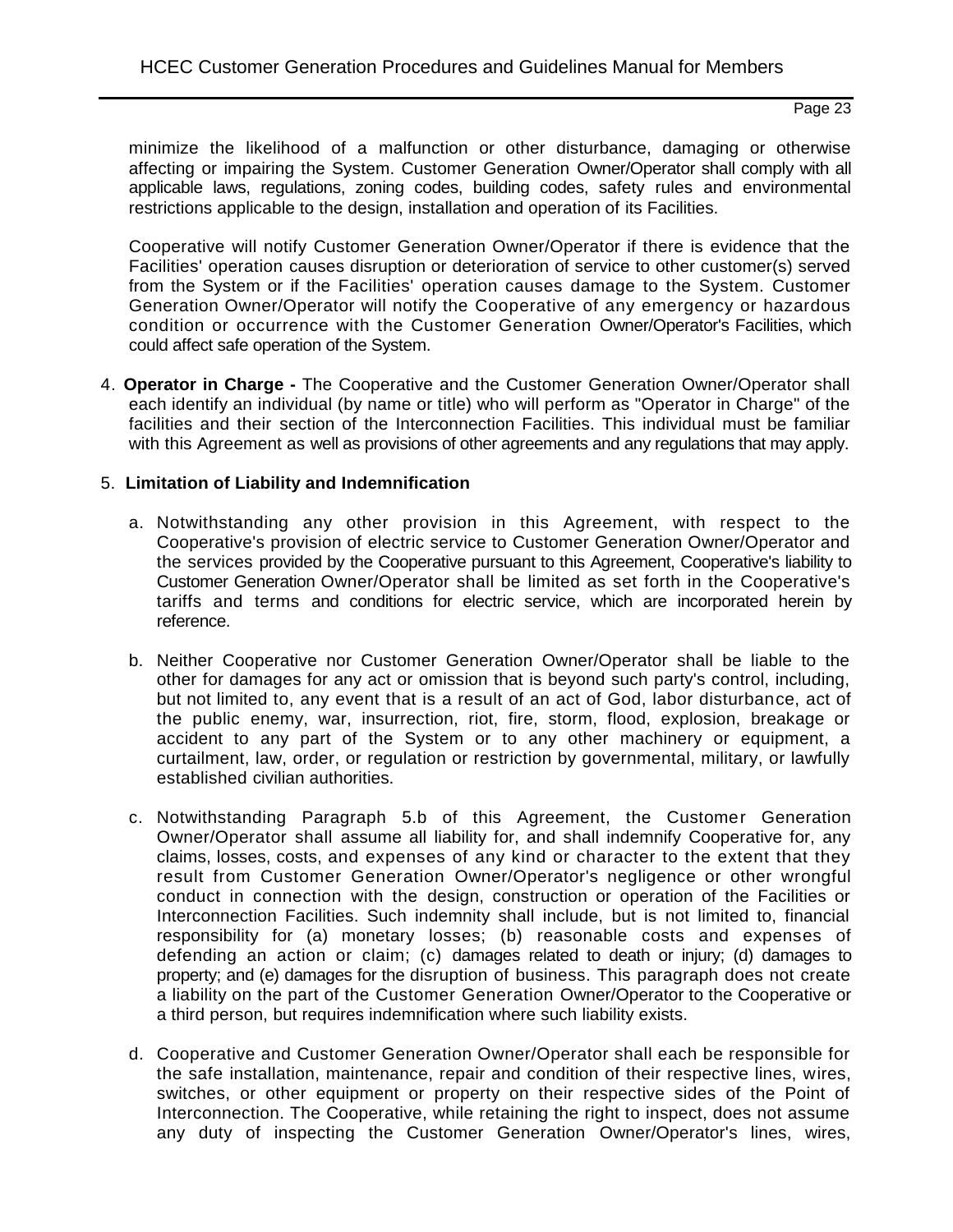switches, or other equipment or property and will not be responsible therefore. Customer Generation Owner/Operator assumes all responsibility for the electric service supplied hereunder and the facilities used in connection therewith at or beyond the Point of Interconnection.

- e. For the mutual protection of the Customer Generation Owner/Operator and the Cooperative, only with Cooperative prior written authorization are the connections between the Cooperative's service wires and the Customer Generation Owner/Operator's service entrance conductors to be energized.
- 6. **Design Reviews and Inspections -** The Customer Generation Owner/Operator shall provide to the Cooperative the following documentation and inspection results:
	- a. One-Line Diagram. The diagram shall include at a minimum, all major electrical equipment that is pertinent to understanding the normal and contingency operations of the Customer Generation Interconnection Facilities, including generators, switches, circuit breakers, fuses, protective relays and instrument transformers.
	- b. Testing Records. Testing of protection systems shall be limited to records of compliance with standard acceptance procedures and by industry standards and practices. These records shall include testing at the start of commercial operation and periodic testing thereafter.
- 7. **Right of Access, Equipment Installation, Removal** & **Inspection -** The Cooperative may send an employee, agent or contractor to the premises of the Customer Generation Owner/Operator at any time whether before, during or after the time the Facilities first produces energy to inspect the Interconnection Facilities, and observe the Facility's installation, commissioning (including any testing), startup, and operation.

At all times Cooperative shall have access to Customer Generation Owner/Operator's premises for any reasonable purpose in connection with the interconnection described in this Agreement, the Rules, or to provide service to its customers.

- 8. **Confidentiality of Information -** Unless compelled to disclose by judicial or administrative process, or by other provisions of law or as otherwise provided for in this Agreement, the Customer Generation Owner/Operator and the Cooperative will hold in confidence any and all documents and information furnished by the other party in connection with this Agreement.
- 9. **Prudent Operation and Maintenance Requirements -** The Customer Generation Owner/Operator shall operate and maintain its generation and interconnection facilities in accordance with industry standard prudent electrical practices. The said standards shall be those in effect at the time a Customer Generation Owner/Operator executes an interconnection agreement with the Cooperative.
- 10. **Disconnection of Unit -** Customer Generation Owner/Operator retains the option to disconnect its Facilities from the System, provided that Customer Generation Owner/Operator notifies the Cooperative of its intent to disconnect by giving the Cooperative at least thirty (30) days' prior written notice. Such disconnection shall not be a termination of the agreement unless Customer Generation Owner/Operator exercises rights under Section 13.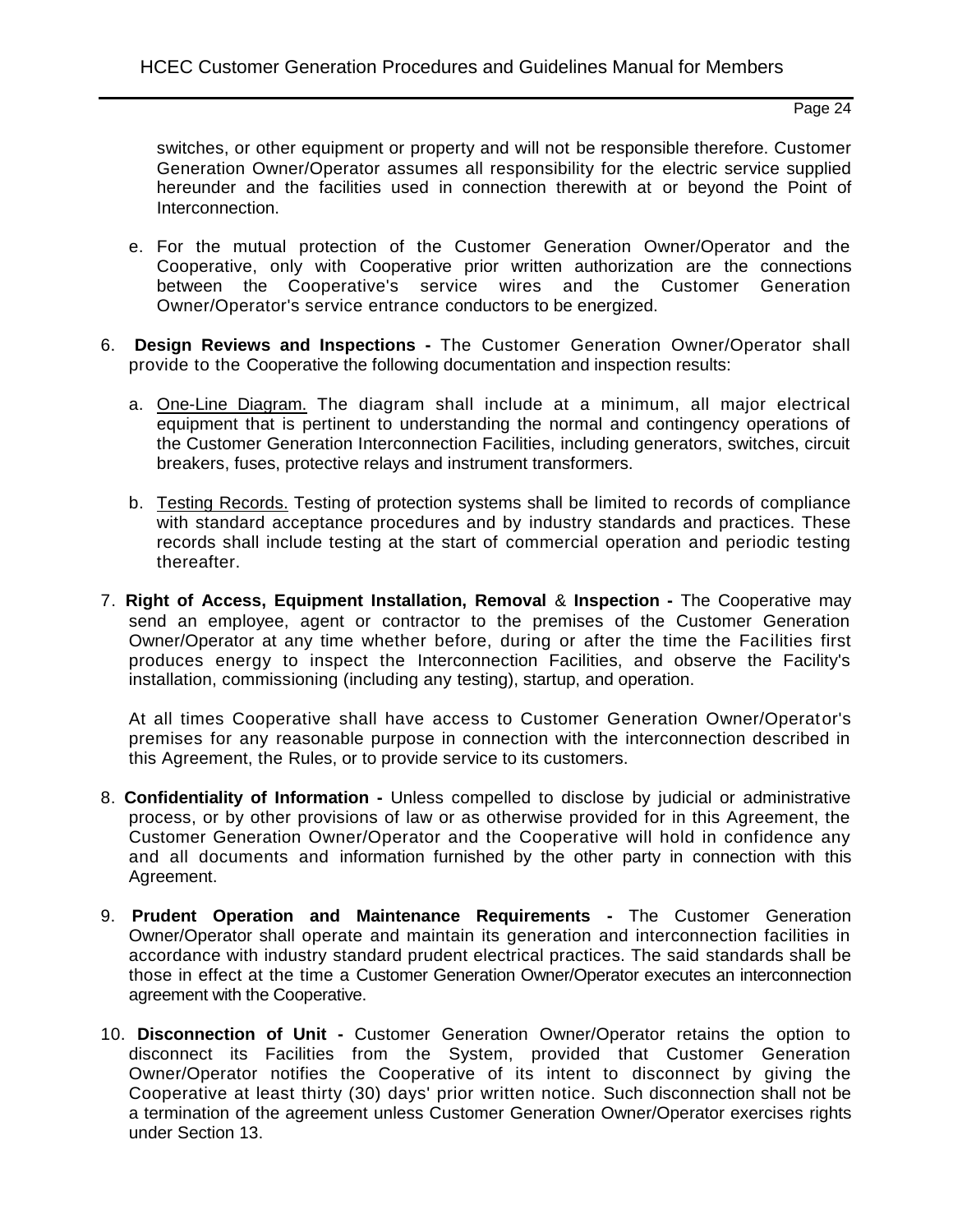Customer Generation Owner/Operator shall disconnect Facilities from the System upon the effective date of any termination under Section 13.

Subject to the Rules, for routine maintenance and repairs on the System, Cooperative shall provide Customer Generation Owner/Operator with seven (7) business days' notice of service interruption.

Cooperative shall have the right to suspend service in cases where continuance of service to Customer Generation Owner/Operator will endanger persons or property. During the forced outage of the System serving Customer Generation Owner/Operator, Cooperative shall have the right to suspend service to effect repairs on the System, but the Cooperative shall use its efforts to provide the Customer Generation Owner/Operator with reasonable prior notice.

- 11. **Metering -** Metering shall be accomplished as described in the Cooperative's Customer Generation Manual.
- 12. **Insurance –** Insurance shall be required as described in the Cooperative's Customer Generation Manual.
- 13. **Effective Term and Termination Rights -** This Agreement becomes effective when executed by both Parties and shall continue in effect until terminated. This agreement may be terminated as follows: (a) Customer Generation Owner/Operator may terminate this Agreement at any time by giving the Cooperative sixty days' written notice; (b) Cooperative may terminate upon failure by the Customer Generation Owner/Operator to generate energy from the Facilities in parallel within six (6) months after completion of the interconnection; (c) either Party may terminate by giving the other Party at least thirty (30) days prior written notice that the other Party is in default of any of the terms and conditions of the Agreement or the Rules or any rate schedule, tariff, regulation, contract, or policy of the Cooperative, so long as the notice specifies the basis for termination and there is opportunity to cure the default; (d) Cooperative may terminate by giving Customer Generation Owner/Operator at least sixty (60) days notice in the event that there is a material change in an applicable law, or any requirement of the Cooperative's wholesale electric suppliers or any transmission utility, independent system operator or regional transmission organization having responsibility for the operation of any part of the System.
- 14. **Dispute Resolution -** Each party agrees to attempt to resolve any and all disputes arising hereunder promptly, equitably and in good faith. If a dispute arises under this Agreement that cannot be resolved by the parties within forty-five (45) working days after written notice of the dispute, the parties agree to submit the dispute to mediation by a mutually acceptable mediator. The parties agree to participate in good faith in the mediation for thirty (30) days. If the parties are unsuccessful in resolving their dispute through mediation, then the parties shall submit to arbitration pursuant to the Commercial Arbitration Rules of the American Arbitration Association. The venue of such arbitration shall be Crockett, Houston County, Texas.
- 15. **Compliance with Laws, Rules and Tariffs**  Both the Cooperative and the Customer Generation Owner/Operator shall be responsible for complying with all applicable laws, rules and regulations, including but not limited to the laws of the state of Texas, and the Cooperative's Customer Generation Manual, Tariffs, Rules and Regulations, By-Laws and other governing documents. The interconnection and services provided under this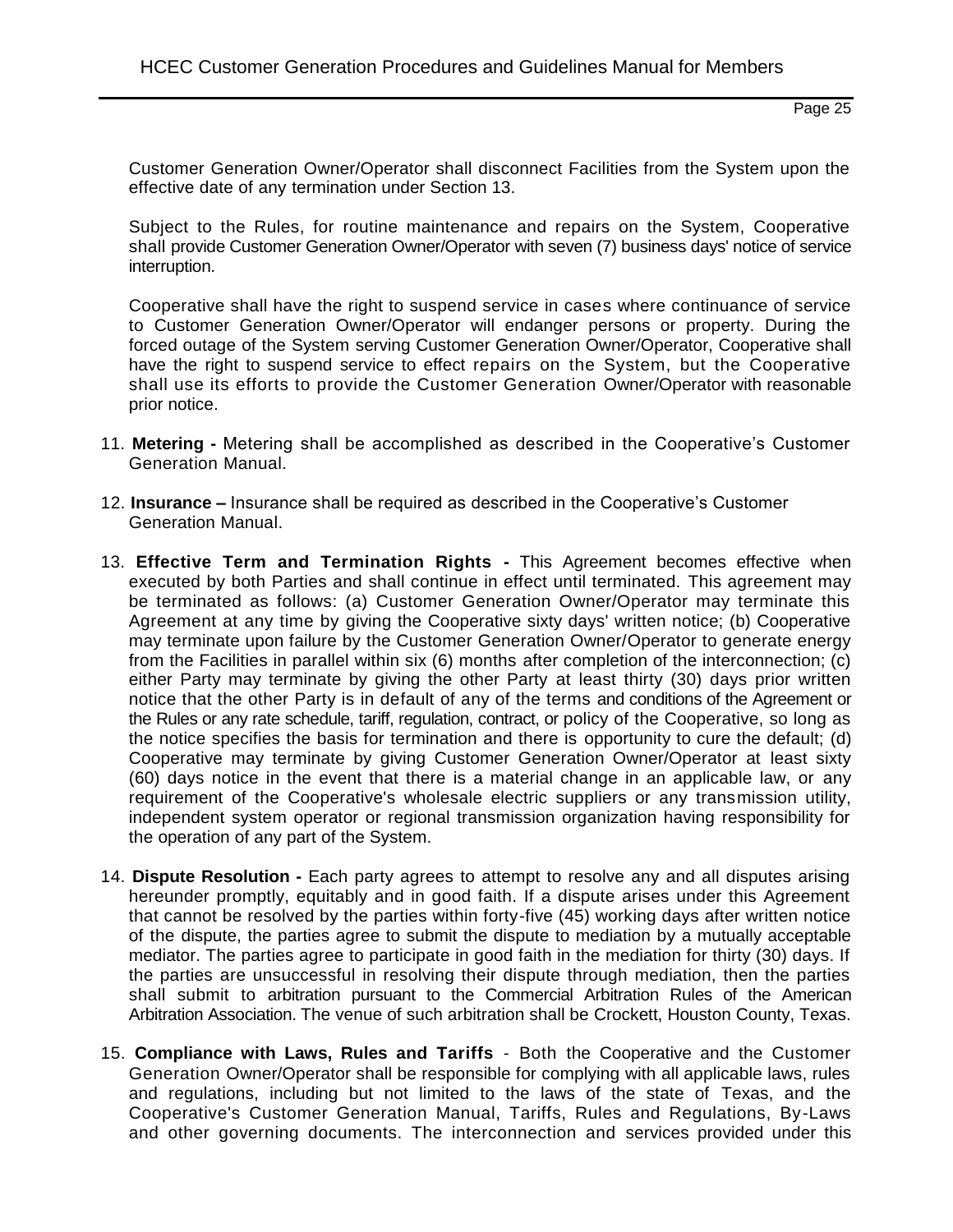Agreement shall at all times be subject to the terms and conditions set forth in the tariff schedules and rules of the Cooperative as applicable to the electric service provided by the Cooperative, which tariffs and rules are hereby incorporated into this Agreement by this reference. The Cooperative shall have the right to publish changes in rates, classification, service or rule, with the proper notification to all Customer Generation owners/operators and Cooperative members.

- 16. **Severability** -If any portion or provision of this Agreement is held or adjudged for any reason to be invalid or illegal or unenforceable by any court of competent jurisdiction, such portion shall be deemed separate and independent, and the remainder of this Agreement shall remain in full force and effect.
- 17. **Amendment -** This Agreement may be amended only upon mutual agreement of the Parties, which amendment will not be effective until reduced to writing and executed by the Parties.
- 18. **Entirety of Agreement and Prior Agreements Superseded -** This Agreement, including the Rules and all attached Exhibits and Facilities Schedules, which are expressly made a part hereof for all purposes, constitutes the entire agreement and understanding between the Parties with regard to the interconnection of the facilities of the Parties at the Points of Interconnection expressly provided for in this Agreement. The Parties are not bound by or liable for any statement, representation, promise, inducement, understanding, or undertaking of any kind or nature (whether written or oral) with regard to the subject matter hereof not set forth or provided for herein or in the Customer Generation Owner/Operator application, or other written information provided by the Customer Generation Owner/Operator in compliance with the Rules. It is expressly acknowledged that the Parties may have other agreements covering other services not expressly provided for herein, which agreements are unaffected by this Agreement.
- 19. **Force Majeure** -For the purposes of this Agreement, a Force Majeure event is any event:
	- (a) that is beyond the reasonable control of the affected party; and (b) that the affected party is unable to prevent or provide against by exercising reasonable diligence, including the following events or circumstances, but only to the extent that they satisfy the preceding requirements: acts of war, public disorder, rebellion or insurrection; floods, hurricanes, earthquakes, lighting, storms or other natural calamities; explosions or fires; strikes, work stoppages or labor disputes; embargoes; and sabotage. If a Force Majeure event prevents a party from fulfilling any obligations under this agreement, such party will promptly notify the other party in writing and will keep the other party informed on a continuing basis as to the scope and duration of the Force Majeure event. The affected party will specify the circumstances of the Force Majeure event, its expected duration and the steps that the affected party is taking to mitigate the effect of the event on its performance. The affected party will be entitled to suspend or modify its performance of obligations under this Agreement but will use reasonable efforts to resume its performance as soon as possible.
- 20. **Assignment -** At any time during the term of this Agreement, the Customer Generation Owner/Operator may assign this Agreement to a corporation, an entity with limited liability or an individual (the "Assignee"), provided that the Customer Generation Owner/Operator obtains the consent of the Cooperative in advance of the assignment. The Cooperative's consent will be based on a determination that the Assignee is financially and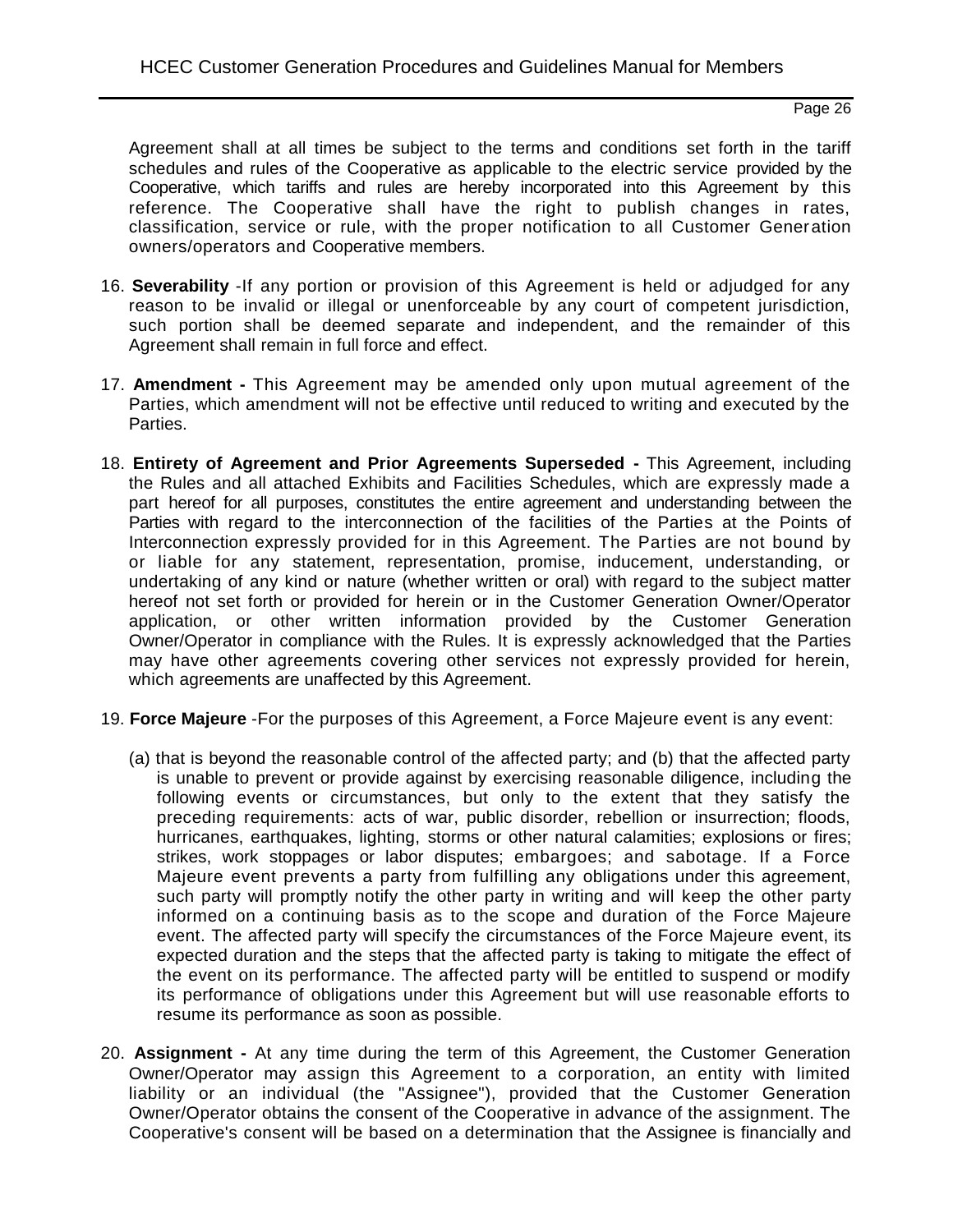technically capable to assume ownership and/or operation of the Customer Generation unit. The company or individual to which this Agreement is assigned will be responsible for the proper operation and maintenance of the unit, and will be a party to all provisions of this Agreement.

- 21. **Permits, Fees and Approvals -** The Cooperative will have responsibility for the review, approval or rejection of the Customer Generation interconnection application. The approval process is intended to ensure that the implementation of the applicant's Customer Generation project will not adversely affect the safe and reliable operation of the Cooperative's System. The fees associated with the Application are listed in the most current fee schedule issued by the Cooperative. All fees are to be submitted in the form of a Bank Cashier's check along with the Application, unless other payment terms have been approved in advance by the Cooperative.
- 22. **Notices -** Notices given under this Agreement are deemed to have been duly delivered if hand delivered or sent by United States certified mail, return receipt requested, postage prepaid, to:

(a) If to Cooperative:

Houston County Electric Cooperative, Inc.

% General Manager/ CEO

P.O. Box 52

Crockett TX 75835

(b) If to Customer Generation Owner/Operator:

The above-listed names, titles, and addresses of either Party may be changed by written notification to the other, notwithstanding Section 17.

- 23. **Invoicing and Payment -** Invoicing and payment terms for services associated with this Agreement shall be consistent with applicable Rules of the Cooperative.
- 24. **Limitations (No Third-Party Beneficiaries, Waiver, etc.) -** This Agreement is not intended to, and does not create, rights, remedies, or benefits of any character whatsoever in favor of any persons, corporations, associations, or entities other than the Parties, and the obligations herein assumed are solely for the use and benefit of the Parties. This Agreement may not be assigned by the Customer Generation Owner/Operator without the prior written consent of the Cooperative as specified in Section 20. The failure of a Party to this Agreement to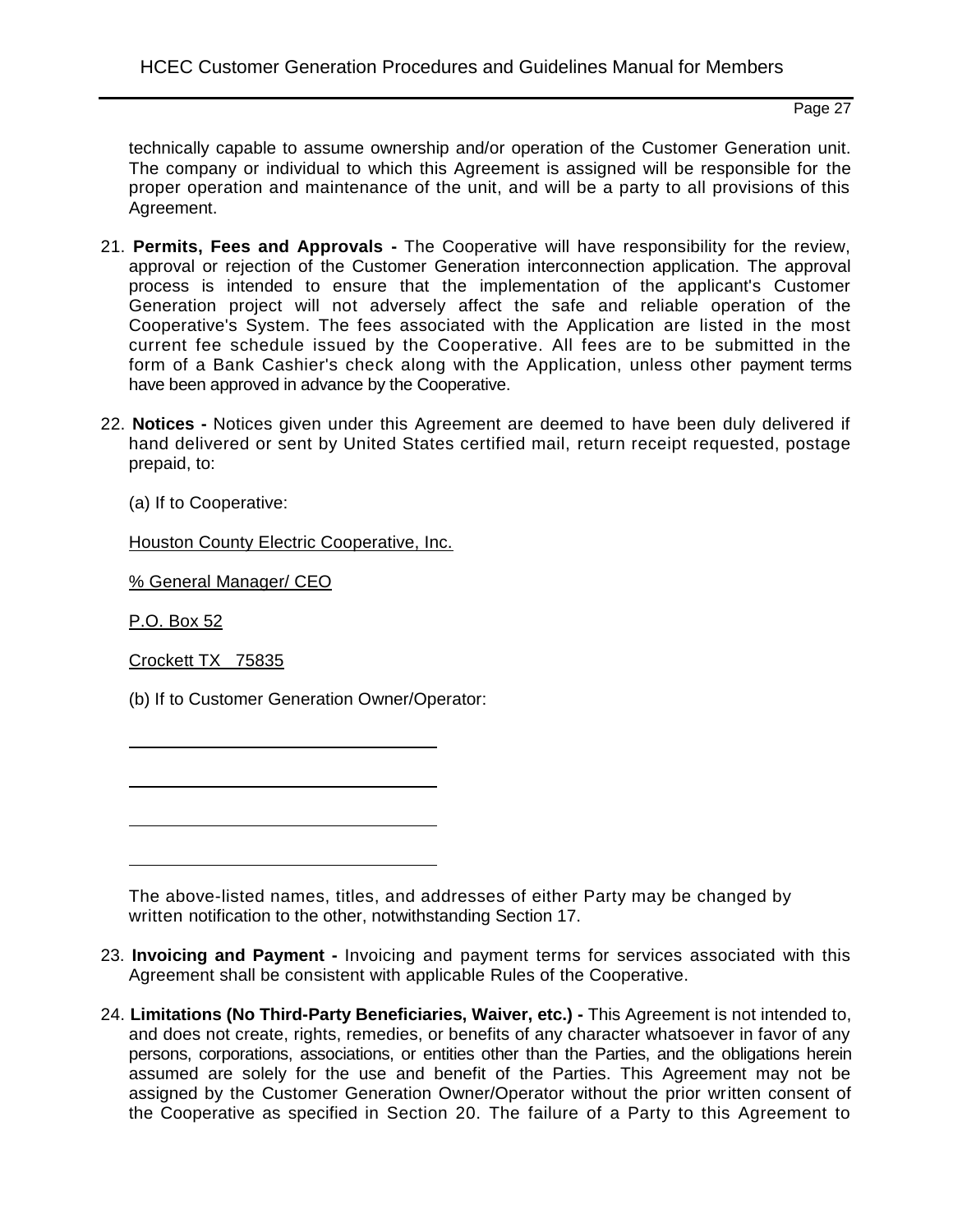insist, on any occasion, upon strict performance of any provision of this Agreement will not be considered to waive the obligations, rights, or duties imposed upon the Parties.

- 25. **Headings -** The descriptive headings of the various articles and sections of this Agreement have been inserted for convenience of reference only and are to be afforded no significance in the interpretation or construction of this Agreement.
- 26. **Multiple Counterparts -** This Agreement may be executed in two or more counterparts, each of which is deemed an original but all constitute one and the same instrument.

**IN WITNESS WHEREOF,** the Parties have caused this Agreement to be signed by their respective duly authorized representatives.

Houston County Electric Cooperative, Inc. [CUSTOMER GENERATION FACILITY

OWNER/OPERATOR NAME]

| <b>BY</b> | BY:    |
|-----------|--------|
| TITLE:    | TITLE: |
| DATE:     | DATE:  |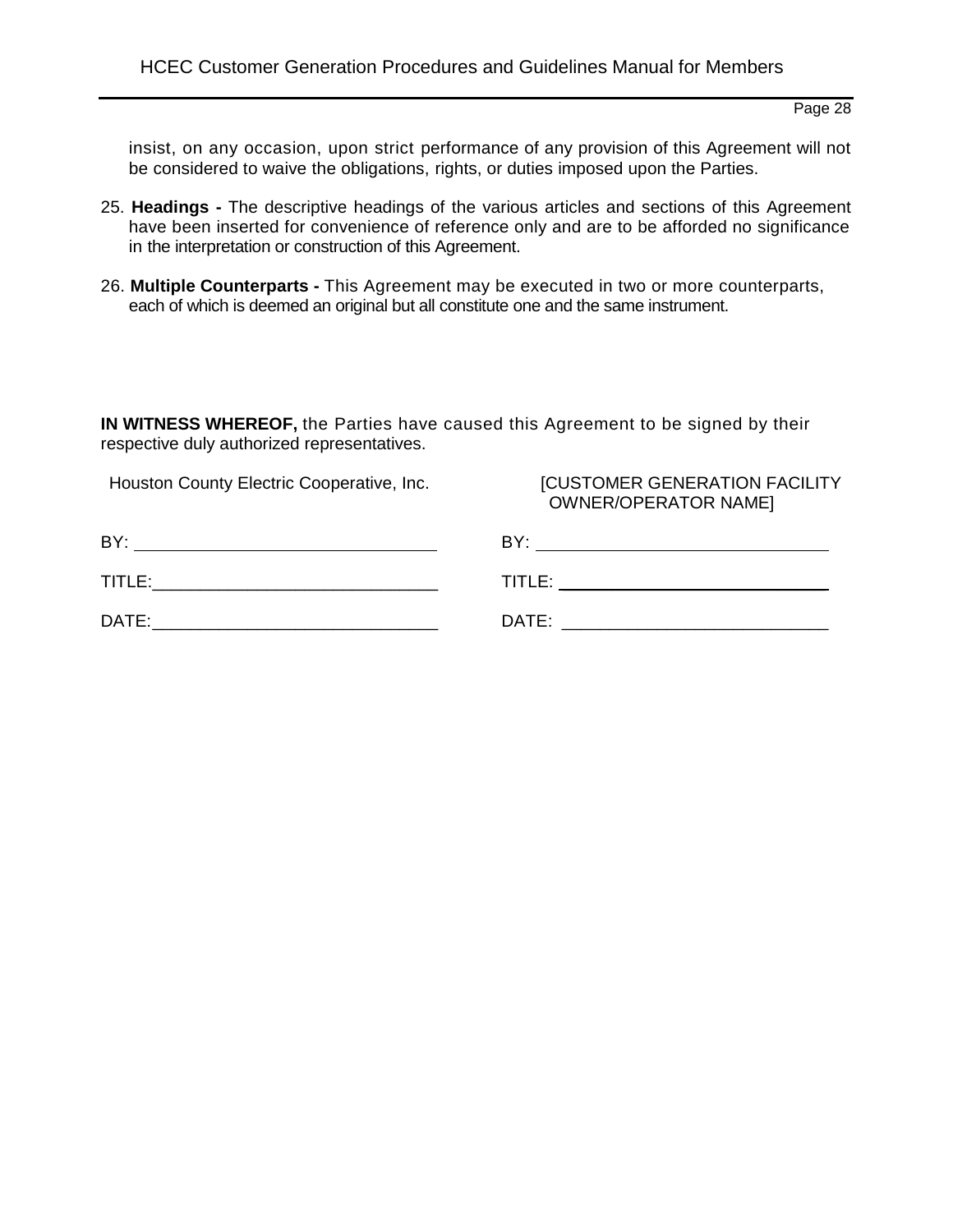#### **EXHIBIT A DESCRIPTION OF FACILITIES AND POINT OF INTERCONNECTION**

*Customer Generation Owner/Operator will, at its own cost and expense, operate, maintain, repair, and inspect, and shall be fully responsible for its Facilities, unless otherwise specified on Exhibit A.*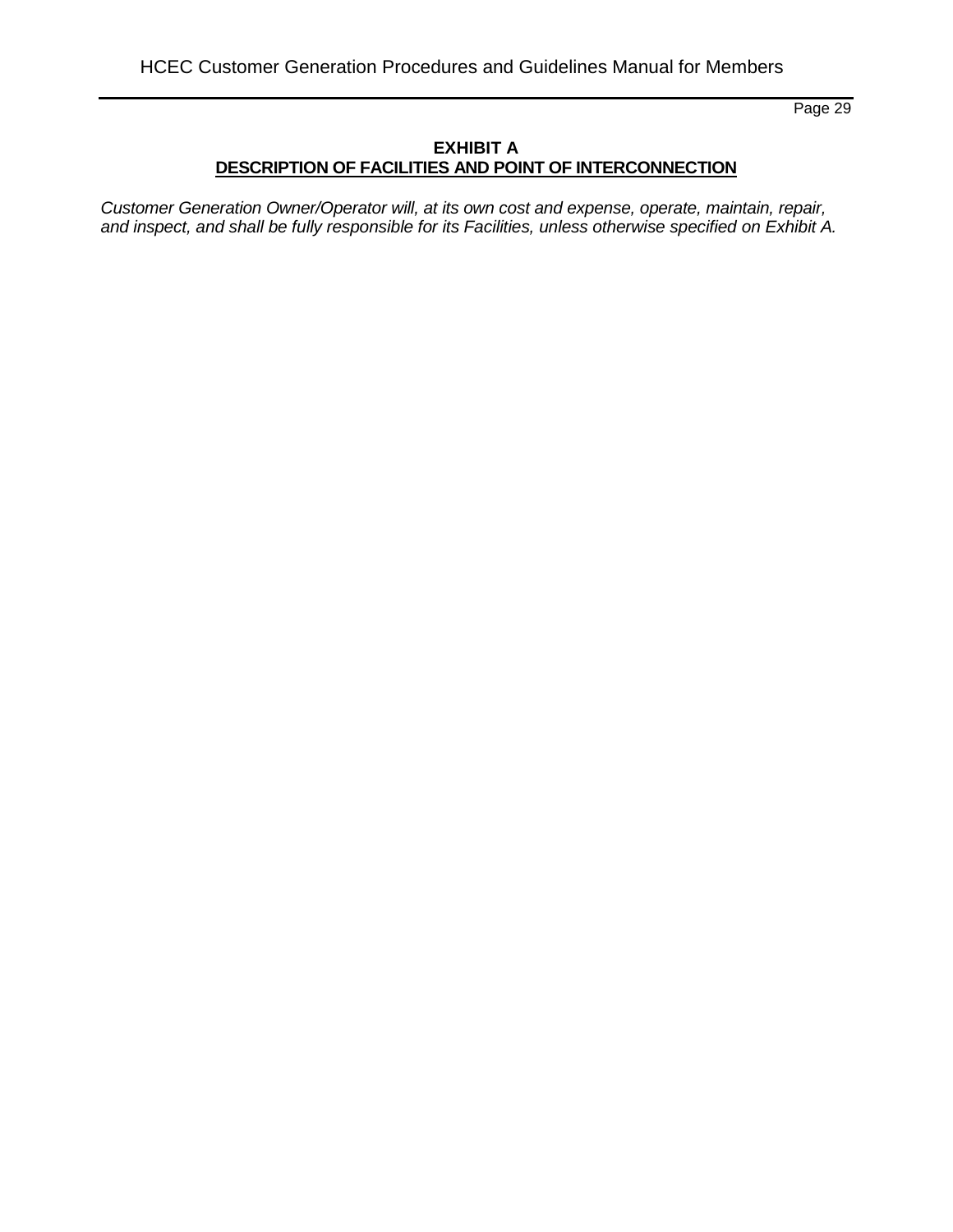#### **FACILITIES SCHEDULE NO.**

[The following information is to be specified for each Point of Interconnection, if applicable]

1. Name: 2. Facilities location: 3. Delivery voltage: 4. Metering (voltage, location, losses adjustment due to metering location, and other: 5. Normal Operation of Interconnection: 6. One line diagram attached (check one):/ \_\_\_\_\_\_\_\_\_\_ Yes /\_\_\_\_\_\_\_ 7. Facilities to be furnished by Cooperative: 8. Facilities to be furnished by Customer Generation Owner/Operator:\_ 9. Cost Responsibility: 10. Control area interchange point (check one): /\_\_\_\_\_\_\_\_\_\_\_Yes / \_\_\_\_\_\_\_\_ No 11. Supplemental terms and conditions attached (check one): / \_\_\_\_\_\_\_\_\_\_\_ Yes / \_\_\_\_\_\_\_\_ No 12. Cooperative rules for Customer Generation interconnection attached (check one): / Yes / Houston County Electric Cooperative, Inc. [CUSTOMER GENERATION FACILITY OWNER/OPERATOR NAME]

| BY:    | BY:    |
|--------|--------|
| TITLE: | TITLE: |
| DATE:  | DATE:  |
|        |        |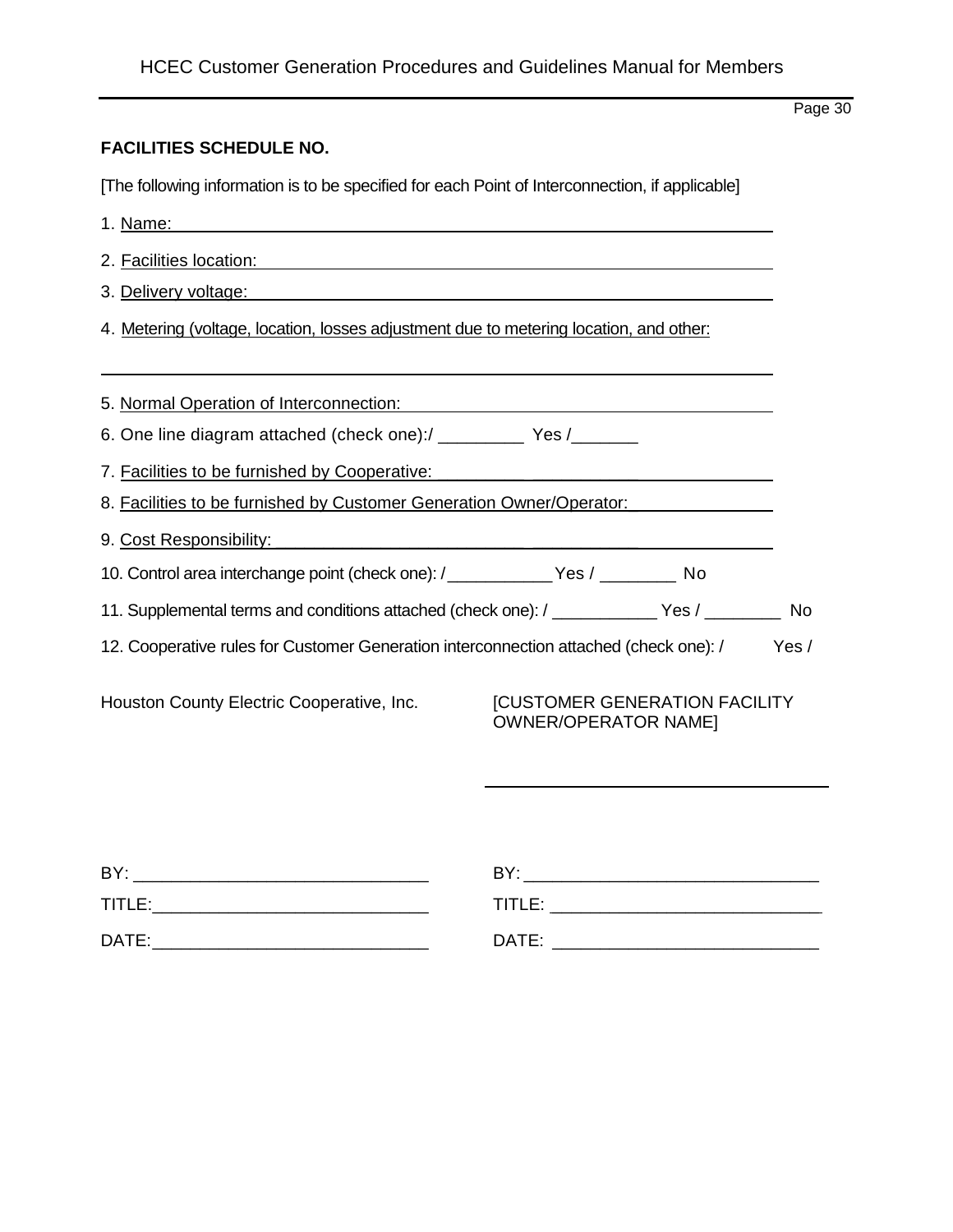#### **HOUSTON COUNTY ELECTRIC COOPERATIVE**

#### **APPLICATION FOR OPERATION OF CUSTOMER-OWNED GENERATION**

**This application should be completed as soon as possible and returned to the Cooperative Customer Service representative in order to begin processing the request. See** *Customer Generation Procedures and Guidelines Manual for Members* **for additional information.**

INFORMATION: *This application is used by the Cooperative to determine the required equipment configuration for the Customer interface. Every effort should be made to supply as much information as possible.*

#### **PART 1**

#### **OWNER/APPLICANT INFORMATION**

|                                   |                                                   | City: _____________________County: ___________________State: ____________Zip Code: _________________           |  |
|-----------------------------------|---------------------------------------------------|----------------------------------------------------------------------------------------------------------------|--|
|                                   |                                                   |                                                                                                                |  |
|                                   | <b>PROJECT DESIGN/ENGINEERING (as applicable)</b> |                                                                                                                |  |
|                                   |                                                   |                                                                                                                |  |
|                                   |                                                   |                                                                                                                |  |
|                                   |                                                   | City: ______________________County: ____________________State: ____________Zip Code: ____________________      |  |
|                                   |                                                   |                                                                                                                |  |
|                                   | <b>ELECTRICAL CONTRACTOR</b> (as applicable)      |                                                                                                                |  |
|                                   |                                                   |                                                                                                                |  |
|                                   |                                                   |                                                                                                                |  |
|                                   |                                                   | City: _____________________County: _______________________State: _______________ Zip Code: ___________________ |  |
|                                   |                                                   |                                                                                                                |  |
| TYPE OF GENERATOR (as applicable) |                                                   |                                                                                                                |  |
|                                   |                                                   | Photovoltaic ____________________Wind _______________Microturbine ______________                               |  |
|                                   |                                                   | Diesel Engine ___________________Gas Engine _________Turbine Other _____________                               |  |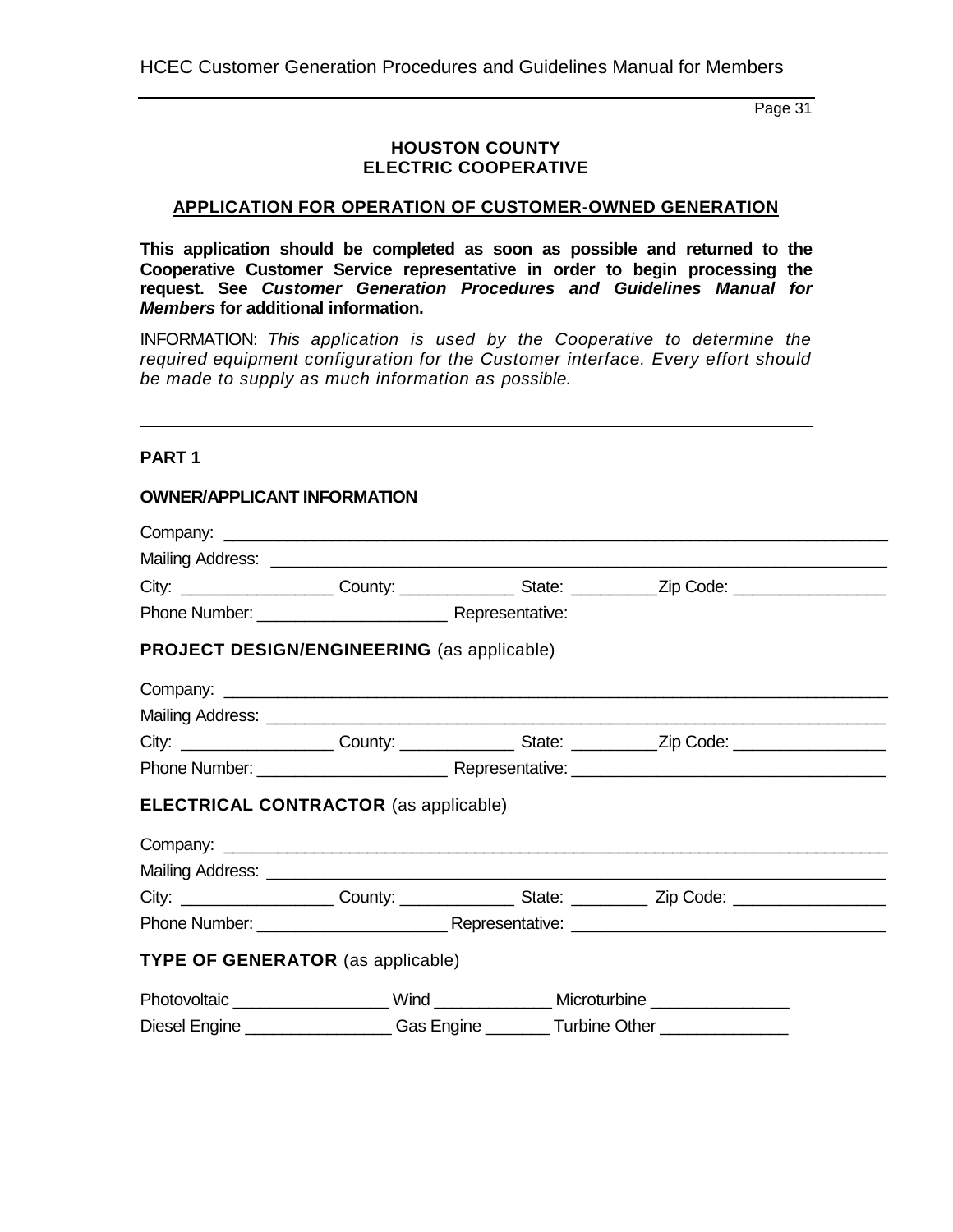|  | <b>HCEC Customer Generation Procedures and Guidelines Manual for Members</b> |
|--|------------------------------------------------------------------------------|
|--|------------------------------------------------------------------------------|

#### **ESTIMATED LOAD INFORMATION**

The following information will be used to help properly design the Cooperative customer interconnection. This information is not intended as a commitment or contract for billing purposes.

| Total Site Peak Load ___(kW)                                       | <b>Total Customer Generation Output:</b><br>Design Capacity _______(kW)<br>Planned Maximum Output ______ (kW) |  |
|--------------------------------------------------------------------|---------------------------------------------------------------------------------------------------------------|--|
| <b>MODE OF OPERATION</b> (check all that apply)<br><b>Isolated</b> | Paralleling_____<br>Power Export ______                                                                       |  |

#### **DESCRIPTION OF PROPOSED INSTALLATION AND OPERATION**

| Is the generator a "Qualifying Facility" as defined in Federal Energy Regulatory |     |      |
|----------------------------------------------------------------------------------|-----|------|
| Commission Rules promulgated under Sections 201 and 210 of the Public Utility    |     |      |
| Regulatory Policies Act of 1978?                                                 | No. | Yes. |

To which electric utility's distribution system does the Owner/Applicant wish the generator

\_\_\_\_\_\_\_\_\_\_\_\_\_\_\_\_\_\_\_\_\_\_\_\_\_\_\_\_\_\_\_\_\_\_\_\_\_\_\_\_\_\_\_\_\_\_\_\_\_\_\_\_\_\_\_\_\_\_\_\_\_\_\_\_\_\_\_\_\_\_\_\_ \_\_\_\_\_\_\_\_\_\_\_\_\_\_\_\_\_\_\_\_\_\_\_\_\_\_\_\_\_\_\_\_\_\_\_\_\_\_\_\_\_\_\_\_\_\_\_\_\_\_\_\_\_\_\_\_\_\_\_\_\_\_\_\_\_\_\_\_\_\_\_\_ \_\_\_\_\_\_\_\_\_\_\_\_\_\_\_\_\_\_\_\_\_\_\_\_\_\_\_\_\_\_\_\_\_\_\_\_\_\_\_\_\_\_\_\_\_\_\_\_\_\_\_\_\_\_\_\_\_\_\_\_\_\_\_\_\_\_\_\_\_\_\_\_

To which electric utility does the Owner/Applicant wish to sell the energy generated?

Has the Owner/Applicant filed a formal request with any Regional Transmission Organization or utility (other than the Cooperative) for transmission service? No Yes (name of organization or utility)

Give a general description of the proposed installation, including when you plan to operate the generator.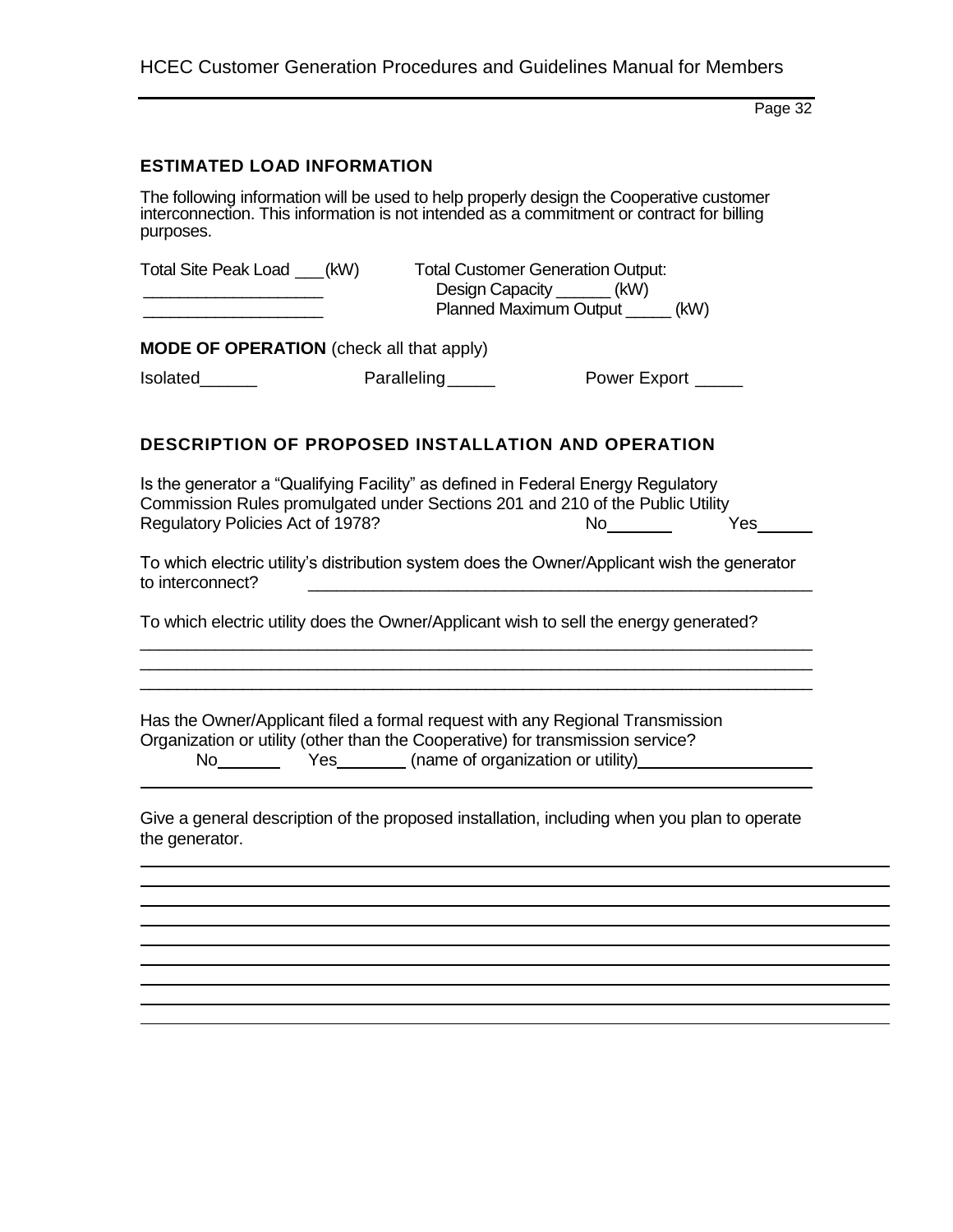## **PART 2**

(Complete all applicable items. Copy this page as required for additional generators.)

#### **SYNCHRONOUS GENERATOR DATA**

| Unit Number: ________ Total number of units with listed specifications on site: ________             |                                                                                  |  |  |  |
|------------------------------------------------------------------------------------------------------|----------------------------------------------------------------------------------|--|--|--|
| Manufacturer: ________                                                                               |                                                                                  |  |  |  |
|                                                                                                      | Type: ________________________________Date of manufacture: _____________________ |  |  |  |
|                                                                                                      |                                                                                  |  |  |  |
|                                                                                                      |                                                                                  |  |  |  |
| Rated Output (for one unit): _________ Kilowatt ________________ Kilovolt-Amper______                |                                                                                  |  |  |  |
| Rated Power Factor (%): ______ Rated Voltage (Volts) _________ Rated Amperes: ______                 |                                                                                  |  |  |  |
| Field Volts: ________ Field Amps: _____________________ Motoring power (kW):                         |                                                                                  |  |  |  |
| Synchronous Reactance (X'd): 30 % 00 4 % 00 4 5 % 00 5 % 00 5 % 00 5 % 00 5 % 00 5 % 00 5 % 00 5 % 0 |                                                                                  |  |  |  |
| Transient Reactance (X'd): 2008 % 00 % 00 % 00 KVA base                                              |                                                                                  |  |  |  |
|                                                                                                      | $\sim$ $\sim$                                                                    |  |  |  |

| <b>Hansicht Reactance (Ad).</b>             | 70 U.I | IVAT DUOU |
|---------------------------------------------|--------|-----------|
| Subtransient Reactance (X'd):               | $%$ on | KVA base  |
| Negative Sequence Reactance (Xs):           | % on   | KVA base  |
| Zero Sequence Reactance (Xo):               | % on   | KVA base  |
| Neutral Grounding Resistor (if applicable): |        |           |

| $I_2^2$ t of K (heating time constant): _ |  |
|-------------------------------------------|--|
| Additional Information:                   |  |
|                                           |  |

#### **INDUCTION GENERATOR DATA**

| Rotor Resistance (Rr): 2000                                            | ohms Stator Resistance (Rs): _______ | ohms        |
|------------------------------------------------------------------------|--------------------------------------|-------------|
| Rotor Reactance (Xr): 2000                                             | ohms Stator Reactance (Xs): _______  | ohms        |
| Magnetizing Reactance (Xm): ______ ohms Short Circuit Reactance (Xd"): |                                      | ohms        |
| Design letter: ______________                                          | Frame Size: _                        |             |
|                                                                        |                                      |             |
| Reactive Power Required: ________                                      | Vars (no load), Vars                 | (full load) |
| Additional Information:                                                |                                      |             |
|                                                                        |                                      |             |

#### **PRIME MOVER** (Complete all applicable items)

| Manufacturer: ________________ |                                  |                                          |            |
|--------------------------------|----------------------------------|------------------------------------------|------------|
|                                | Serial Number: _________________ | Date of manufacturer:                    |            |
|                                |                                  | H.P. Rates: H.P. Max.: Inertia Constant: | Ib $-ft^2$ |
|                                |                                  |                                          |            |
|                                |                                  |                                          |            |

\_\_\_\_\_\_\_\_\_\_\_\_\_\_\_\_\_\_\_\_\_\_\_\_\_\_\_\_\_\_\_\_\_\_\_\_\_\_\_\_\_\_\_\_\_\_\_\_\_\_\_\_\_\_\_\_\_\_\_\_\_\_\_\_\_\_\_\_\_\_

#### **GENERATOR TRANSFORMER** (Complete all applicable items)

| TRANSFORMER (between generator and utility system) |                       |  |
|----------------------------------------------------|-----------------------|--|
| Generator unit number:                             | Date of manufacturer: |  |
| Manufacturer:                                      |                       |  |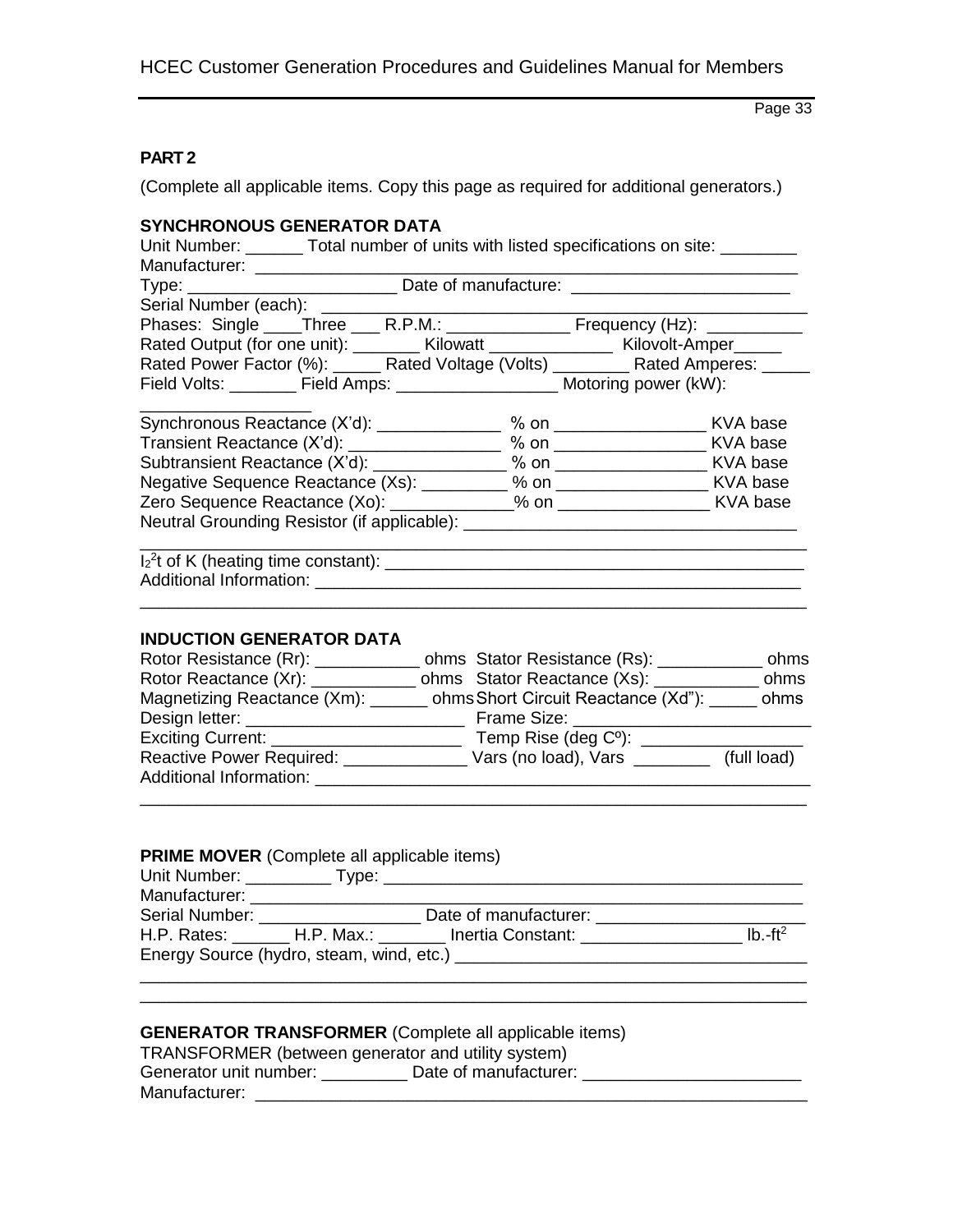## HCEC Customer Generation Procedures and Guidelines Manual for Members

Page 34

| Serial Number: |                                            |       |                                       |          |
|----------------|--------------------------------------------|-------|---------------------------------------|----------|
|                | High Voltage: _____ KV, Connection:        | delta | wye, Neutral solidly grounded?        |          |
|                | Low Voltage: ______ KV, Connection:        | delta | wye, Neutral solidly grounded?        |          |
|                |                                            |       |                                       | KVA base |
|                |                                            |       | Transformer Resistance (R): 2000 % 00 | KVA base |
|                |                                            |       |                                       | KVA base |
|                | Neutral Grounding Resistor (if applicable: |       |                                       |          |
|                |                                            |       |                                       |          |

#### **INVERTER DATA** (if applicable)

| Manufacturer: Wanter and Manufacturers | Model: <b>Model</b>                                                                     |
|----------------------------------------|-----------------------------------------------------------------------------------------|
|                                        | Rate Power Factor (%): ___ Rated Voltage (Volts): ___ Rated Amperes: _________          |
|                                        | Inverter Type (ferroresonant, step, pulse-width modulation, etc.): ______________       |
| Type commutation: forced               | line                                                                                    |
|                                        | Harmonic Distortion: Maximum Single Harmonic (%) _____________                          |
|                                        | Maximum Total Harmonic (%) ____________                                                 |
|                                        | Note: Attach all available calculations test reports, and oscilledraphic prints showing |

Note: Attach all available calculations, test reports, and oscillographic prints showing inverter output voltage and current waveforms.

#### **POWER CIRCUIT BREAKER** (if applicable)

| Manufacturer: Wannabar                                                           |  |                          | Model: |                                                                               |
|----------------------------------------------------------------------------------|--|--------------------------|--------|-------------------------------------------------------------------------------|
|                                                                                  |  |                          |        | Rated Voltage (kilovolts): Rated ampacity (Amperes)                           |
| Interrupting rating (Amperes): ______________                                    |  |                          |        | BIL Rating                                                                    |
| Interrupting medium / insulating medium (ex. Vacuum, gas, oil) _________________ |  |                          |        |                                                                               |
| Control Voltage (Closing): ___ (Volts) AC                                        |  |                          | DC.    |                                                                               |
|                                                                                  |  |                          |        | Control Voltage (Tripping): ___ (Volts) AC DC Battery Charged Capacitor       |
|                                                                                  |  |                          |        | Close energy: Spring Motor Hydraulic Pneumatic Other:                         |
|                                                                                  |  |                          |        | Trip energy: Spring Motor Hydraulic Pneumatic Other:                          |
|                                                                                  |  |                          |        | Bushing Current Transformers: _______ (Max. ratio) Relay Accuracy Class: ____ |
| Multi Ratio?                                                                     |  | No Yes: (available taps) |        |                                                                               |

#### **ADDITIONAL INFORMATION**

*In addition to the items listed above, please attach a detailed one-line diagram of the proposed facility, all applicable elementary diagrams, major equipment (generators, transformers, inverters, circuit breakers, protective relays, etc.), specifications, test reports, etc., and any other applicable drawings or documents necessary for the proper design of the interconnection.*

#### **SIGN OFF AREA**

The customer agrees to provide the Cooperative with any additional information required to complete the interconnection. The customer shall operate his equipment within the guidelines set forth by the Cooperative.